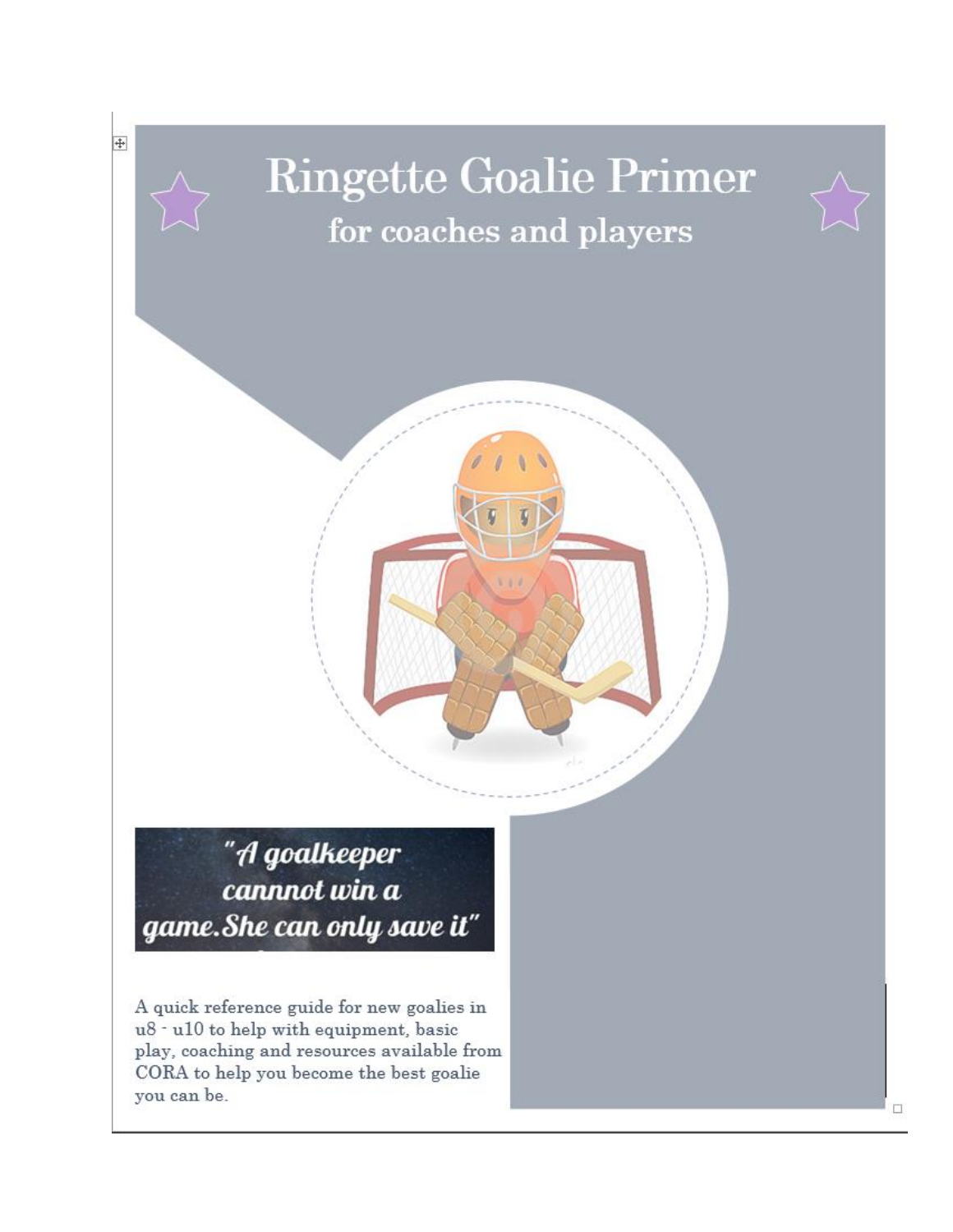# Introduction

CORA takes the responsibility of providing goalie mentors, goalie clinics, subsidizing goalie camps and provides all equipment for goalies and assistance as youre daughters continue to play the most important position in the game of ringette.

Being a goalie is one of the most exciting and rewarding positions and requires patience and strategy. You are the quarterback of most plays, passing the ring out and starting the offensive play up the ice. Have fun with it and keep working at it.

If your child has chosen to become a goaltender, it is extremely important that their skating abilities are strong. If a child has trouble skating, poor balance or stability issues without the pads, they're going to have trouble getting up off the ice after they go down. This may cause them to not enjoy themselves at all. Instead, impress their skating skills on your daughters and players.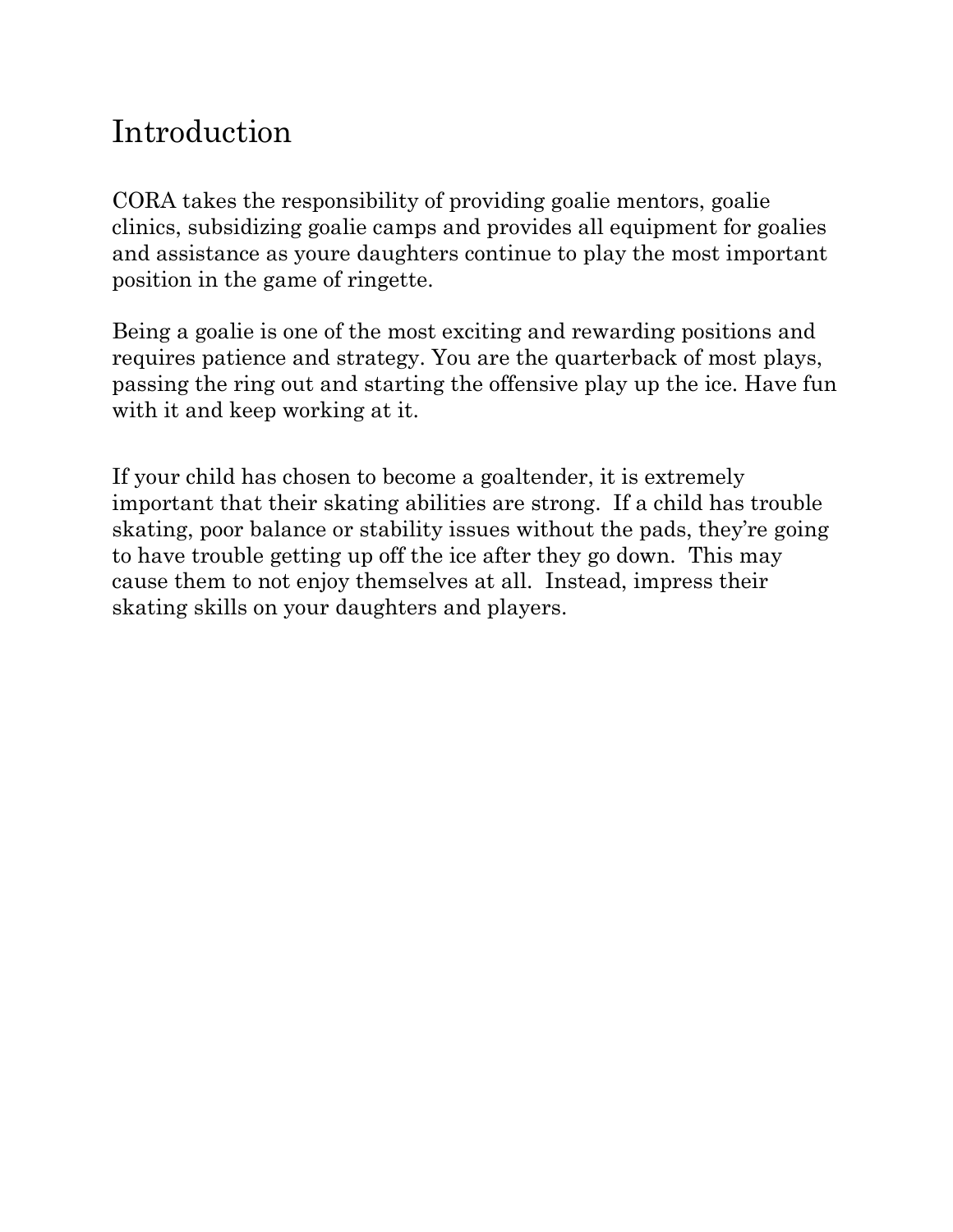# The Goalies Equipment



#### Gloves

U8 and u9s will use the Mylec Gloves or broomball gloves on their trapper or non-stick hand.

If a left-hand blocker is available 2 blockers can be used,

U10 should try to introduce the Keely or McKenney trapper to get goalies to try the equipment.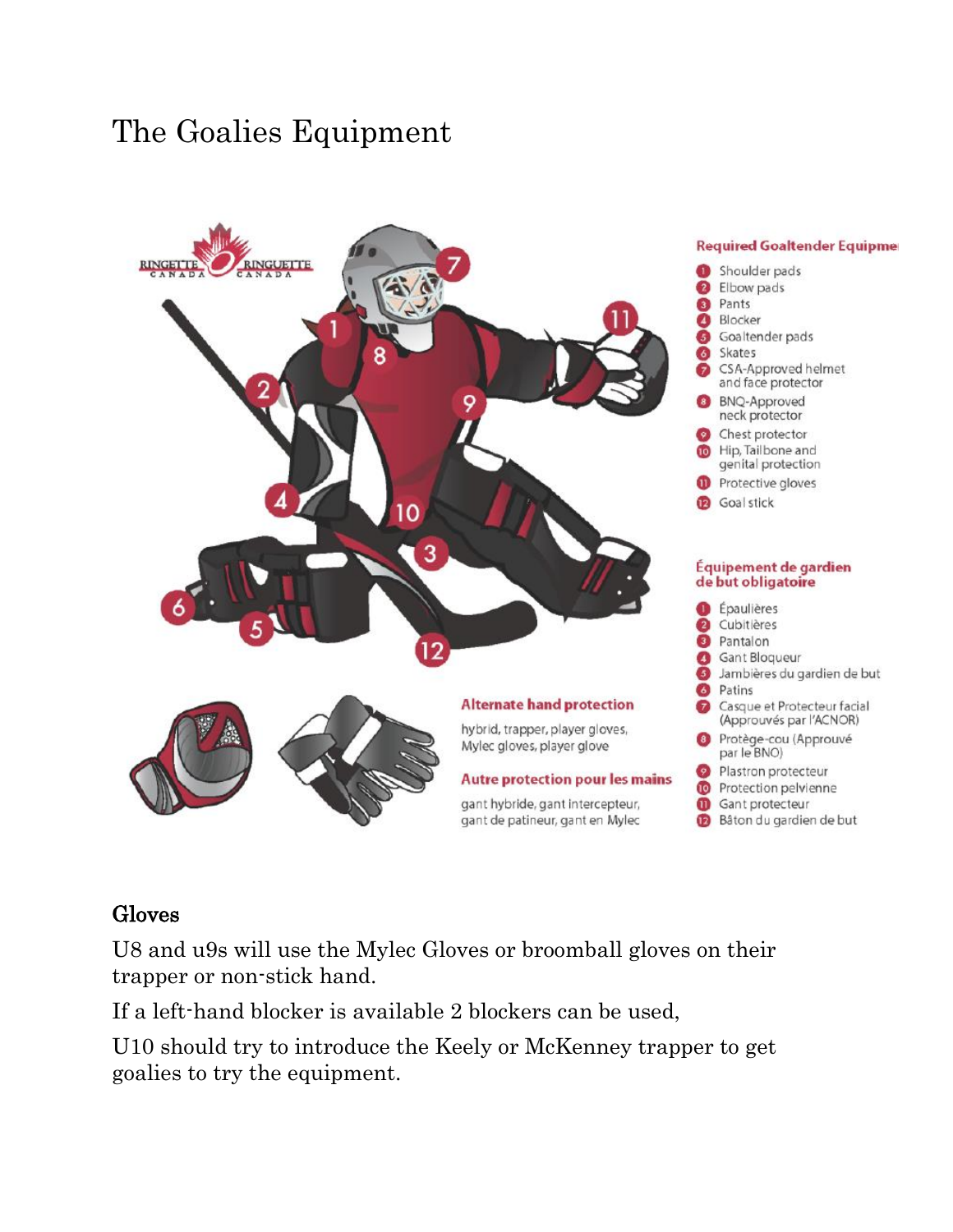#### Helmet

A goalie helmet is not required.

A regular helmet, CSA approved with ringette cage as regular skaters use is the required equipment

### Skates

Goalie skates are not required.

Regular hockey skates are good at this age to develop both skating skills and goalie skills

### **Stick**

In a neutral stance, legs comfortably bent the sticks lie should be flat on the ice covering the 5 hole (the space between the pads), the shaft of the stick just below the top of the pads. Stick shafts should not be cut they are designed to be balance

### Pads

The main issue at u8-u10 levels is that the center knee pad sits comfortably in place with knee cap when pads are fastened.

Sizing is done in 3 measurements

A. is Floor to mid-point of kneecap.

B. is Mid-point of kneecap to desired height on the thigh.

C. Skate size x .75.

 $A + B + C$  should equal the approximate pad size needed.

A 20" – 22" inch goalie pad is what an average 8-year-old would use.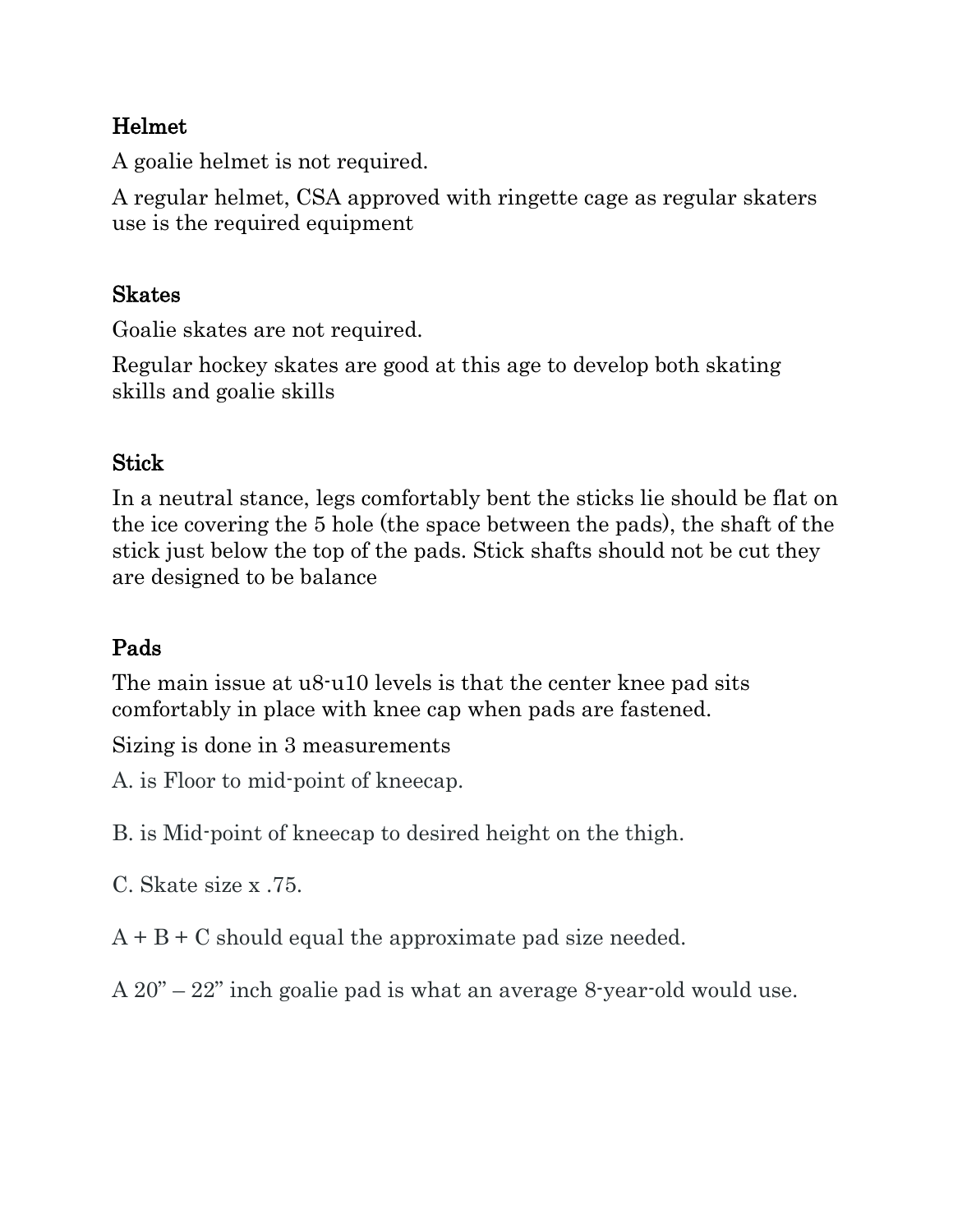# Putting on Pads

#### Basic pad terminology



First, know that the straps are meant to be worn loose, especially on the top half of the pad. The leg pad needs to fit loose enough on the leg, so that it can rotate when going down to the ice to butterfly.

Please mote if the parent or trainer is putting the pads on the player they should not be paced face down on the floor. Number one there are too many skates walking around and the bacteria levels in rinks especially on the floors is not worth the risk of having the child come in contact.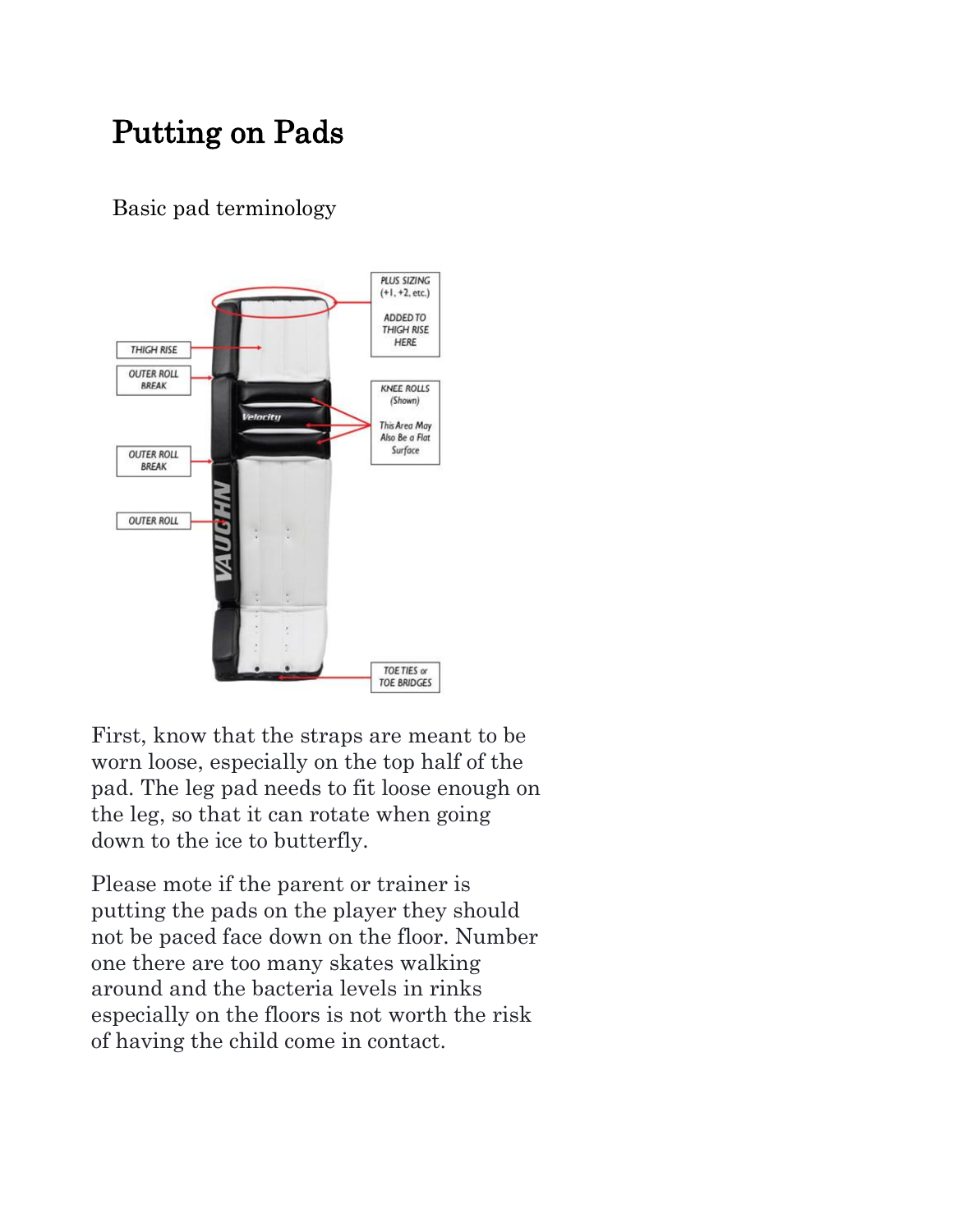Instead lay the pads on floor in front of the bench have the player kneel into the pads and have the m in an angled push up position to the bench. It's safer this way.

Step #1: Attach the toe ties to the pad

With the inside of the pad facing the player wrap the lace through the skate and then tie the lace around the foot.

Toe Ties: These are the strings at the toes of the pad and they are meant to keep the skate and pad in sync. First, make a ¾" to 1" knot from the toe bridge of the pad like the image to the right. This allows you to tie the laces tight and still allows the pad to shift enough when using inside edges for lateral movement. Without this knot, the pad will be too snug and may grip the ice instead of the skate blade, causing the foot to slip out from underneath.

Lacing Toe Ties: There are multiple ways to lace toe-ties. The pictures below depict the most common and easiest tying method. Align the toe of the pad to the toe of the goalie skate. Take both laces and loop them through the first hole on the bottom of the skate near the toe; do the same through the second middle hole; finally, bring the laces up over the top of the skate and tie tightly.

Align the knot of the toe tie to the toe of the skate. Take one lace to the right side of the skate and the other to the left; then loop both through the first hole of the skate holder.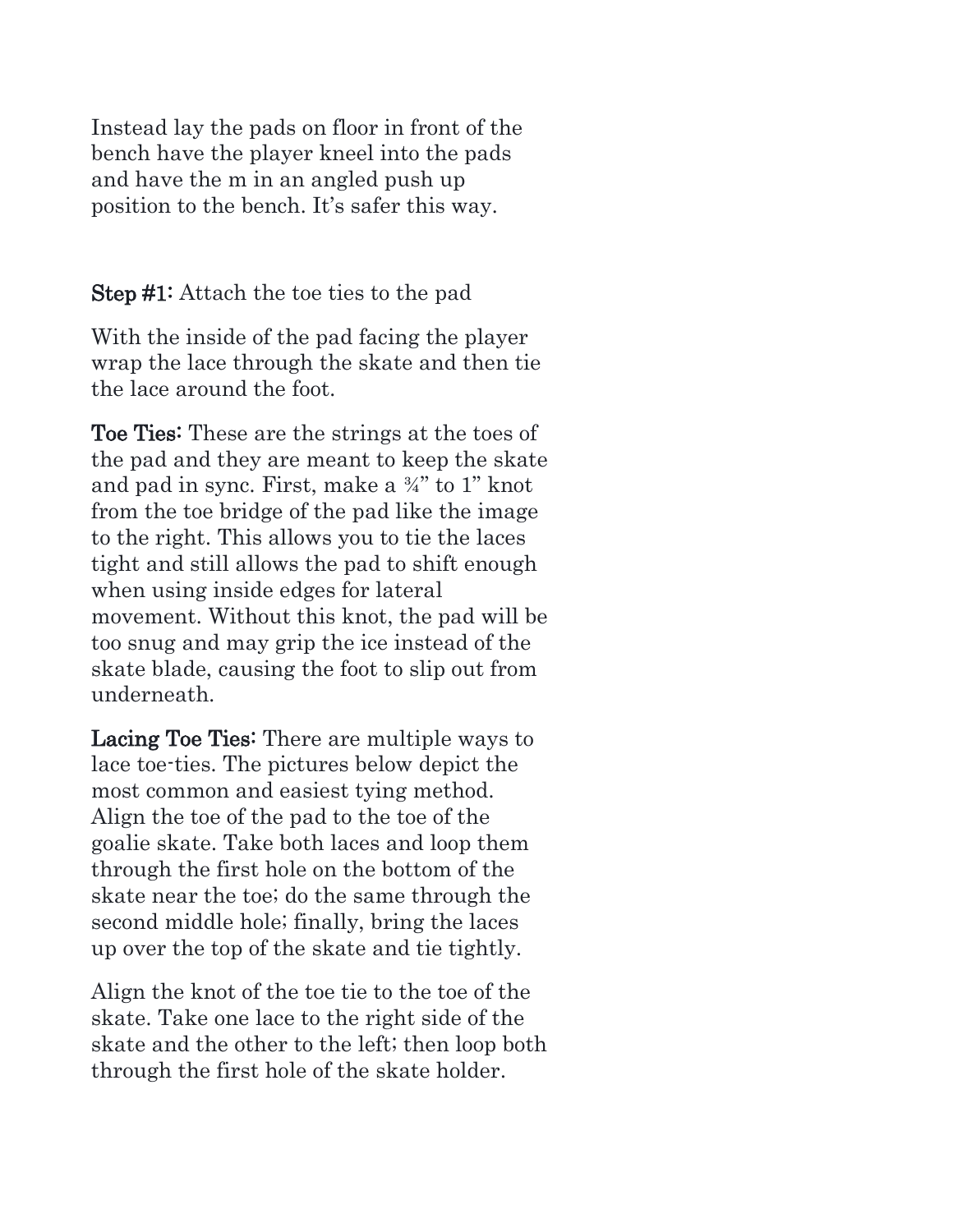Pull tightly and repeat Step 1 through the second hole of the skate holder.



Pull tightly and bring both laces to the top of the skate and tie



Step #2: Run the boot strap through the back hole of the skate cowling, keeping the strap approximately 1-2 holes outside of snug

Step #3: If the pad has a calf wrap strap, attach this to your desired level of tightness. Attach the calf straps from the top of the boot to the bottom of the knee approximately 2-3 strap holes outside of snug

Step #4: Attach the knee and/or thigh straps. These can be worn the most loose of all of the straps and we recommend attaching them approximately 4-5 holes from snug as a starting point

Step #5: If the pads come with attached knee/thigh protectors, tighten the straps around the knee and thigh and tuck the pad underneath your pant leg.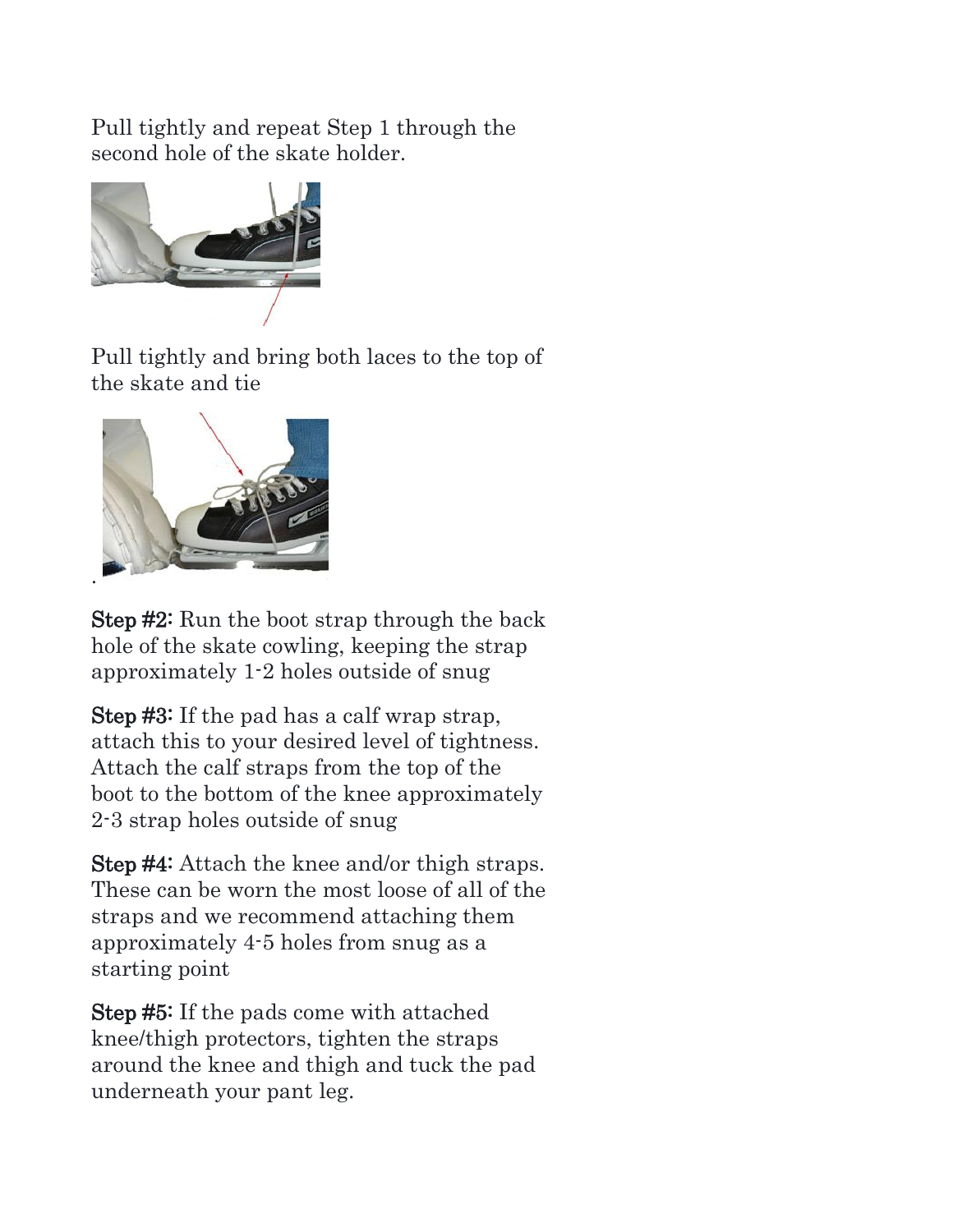Coaches Goalie matrix for skill training from Ringette Canada

### Ringette Technical Skills Matrix

|              | <b>ACTIVE START (0-6)</b>                                                                                                                                                |                                        | <b>FUNDAMENTALS U9</b>                                                          |                                        | <b>LEARNING TO TRAIN U10</b>                                                                                                         |                                        | <b>LEARNING TO TRAIN (U12)</b>                                                                                                                                    |                                        |  |
|--------------|--------------------------------------------------------------------------------------------------------------------------------------------------------------------------|----------------------------------------|---------------------------------------------------------------------------------|----------------------------------------|--------------------------------------------------------------------------------------------------------------------------------------|----------------------------------------|-------------------------------------------------------------------------------------------------------------------------------------------------------------------|----------------------------------------|--|
|              |                                                                                                                                                                          |                                        | $(6-8)$                                                                         |                                        | (8-9) Early Stage                                                                                                                    |                                        | (10 & 11) Late Stage                                                                                                                                              |                                        |  |
| Part 1       | <b>Goalkeeping Skills and Techniques</b>                                                                                                                                 |                                        | <b>Goalkeeping Skills and Techniques</b>                                        |                                        | <b>Goalkeeping Skills and Techniques</b>                                                                                             |                                        | <b>Goalkeeping Skills and Techniques</b>                                                                                                                          |                                        |  |
| Part 2       | <b>Ring Skills and Techniques</b>                                                                                                                                        |                                        | <b>Ring Skills and Techniques</b>                                               |                                        | <b>Ring Skills and Techniques</b>                                                                                                    |                                        | <b>Ring Skills and Techniques</b>                                                                                                                                 |                                        |  |
| Part 3       | <b>Skating Skills and Techniques</b>                                                                                                                                     |                                        | <b>Skating Skills and Techniques</b>                                            |                                        | <b>Skating Skills and Techniques</b>                                                                                                 |                                        | <b>Skating Skills and Techniques</b>                                                                                                                              |                                        |  |
| Part 4       | <b>Psychological Development</b>                                                                                                                                         |                                        | <b>Psychological Development</b>                                                |                                        | <b>Psychological Development</b>                                                                                                     |                                        | <b>Psychological Development</b>                                                                                                                                  |                                        |  |
| <b>PART1</b> | <b>GOALKEEPING SKILLS</b><br><b>AND TECHNIQUES</b>                                                                                                                       | <b>Stages of</b><br><b>Progression</b> | <b>GOALKEEPING</b><br><b>SKILLS AND</b><br><b>TECHNIQUES</b>                    | <b>Stages of</b><br><b>Progression</b> | <b>GOALKEEPING</b><br><b>SKILLS AND</b><br><b>TECHNIQUES</b>                                                                         | <b>Stages of</b><br><b>Progression</b> | <b>GOALKEEPING SKILLS AND</b><br><b>TECHNIQUES</b>                                                                                                                | <b>Stages of</b><br><b>Progression</b> |  |
| Overview     | All learn to stop, block,<br>catch, trap, throw and kick<br>rings and balls.                                                                                             |                                        | All learn to stop,<br>block, catch, trap,<br>throw and kick rings<br>and balls. |                                        | All players given<br>basic goalkeeper<br>skill instruction and<br>encouraged to play<br>goal. Players rotate<br>positions each game. |                                        | Introduction of goalkeeper specific<br>drills. Concentration on identification<br>and development of maximum<br>number of players interested and with<br>ability. |                                        |  |
|              | Everyone tries goaltending<br>type positions, rotating each<br>shift and using only the goal<br>stick. During modified<br>games the idea of a goalie<br>must be present. |                                        |                                                                                 |                                        | Players should not<br>play full time<br>goalkeepers as still<br>need to develop all<br>skating and ring skills                       |                                        | Players interested in playing goal<br>should start to play 1/2 time                                                                                               |                                        |  |
|              |                                                                                                                                                                          |                                        |                                                                                 |                                        | Introduction of rules<br>specific to<br>goalkeepers.                                                                                 |                                        |                                                                                                                                                                   |                                        |  |
| General      | Grip                                                                                                                                                                     | <b>Initiation</b>                      | Grip                                                                            | <b>Initiation</b>                      | Grip                                                                                                                                 | <b>Acquisition</b>                     | Grip                                                                                                                                                              | <b>Acquisition</b>                     |  |
|              | Ready position/stance                                                                                                                                                    | <b>Initiation</b>                      | Ready<br>position/stance                                                        | <b>Initiation</b>                      | Ready<br>position/stance                                                                                                             | <b>Acquisition</b>                     | Ready position/stance                                                                                                                                             | <b>Acquisition</b>                     |  |
|              | Keeping stick on the ice                                                                                                                                                 | <b>Initiation</b>                      | Keeping stick on the<br>ice                                                     | <b>Initiation</b>                      | Keeping stick on the<br>ice                                                                                                          | <b>Acquisition</b>                     | Keeping stick on the ice                                                                                                                                          | <b>Acquisition</b>                     |  |
|              |                                                                                                                                                                          |                                        |                                                                                 |                                        |                                                                                                                                      |                                        |                                                                                                                                                                   |                                        |  |
|              | Getting<br>up<br>and<br>down<br>quickly                                                                                                                                  |                                        | Getting up and<br>down quickly                                                  | <b>Initiation</b>                      | Getting up and down<br>quickly                                                                                                       | <b>Initiation</b>                      | Getting up and down quickly                                                                                                                                       | <b>Acquisition</b>                     |  |
|              | Reading the play                                                                                                                                                         |                                        | Reading the play                                                                |                                        | Reading the play                                                                                                                     | <b>Initiation</b>                      | Reading the play                                                                                                                                                  | <b>Acquisition</b>                     |  |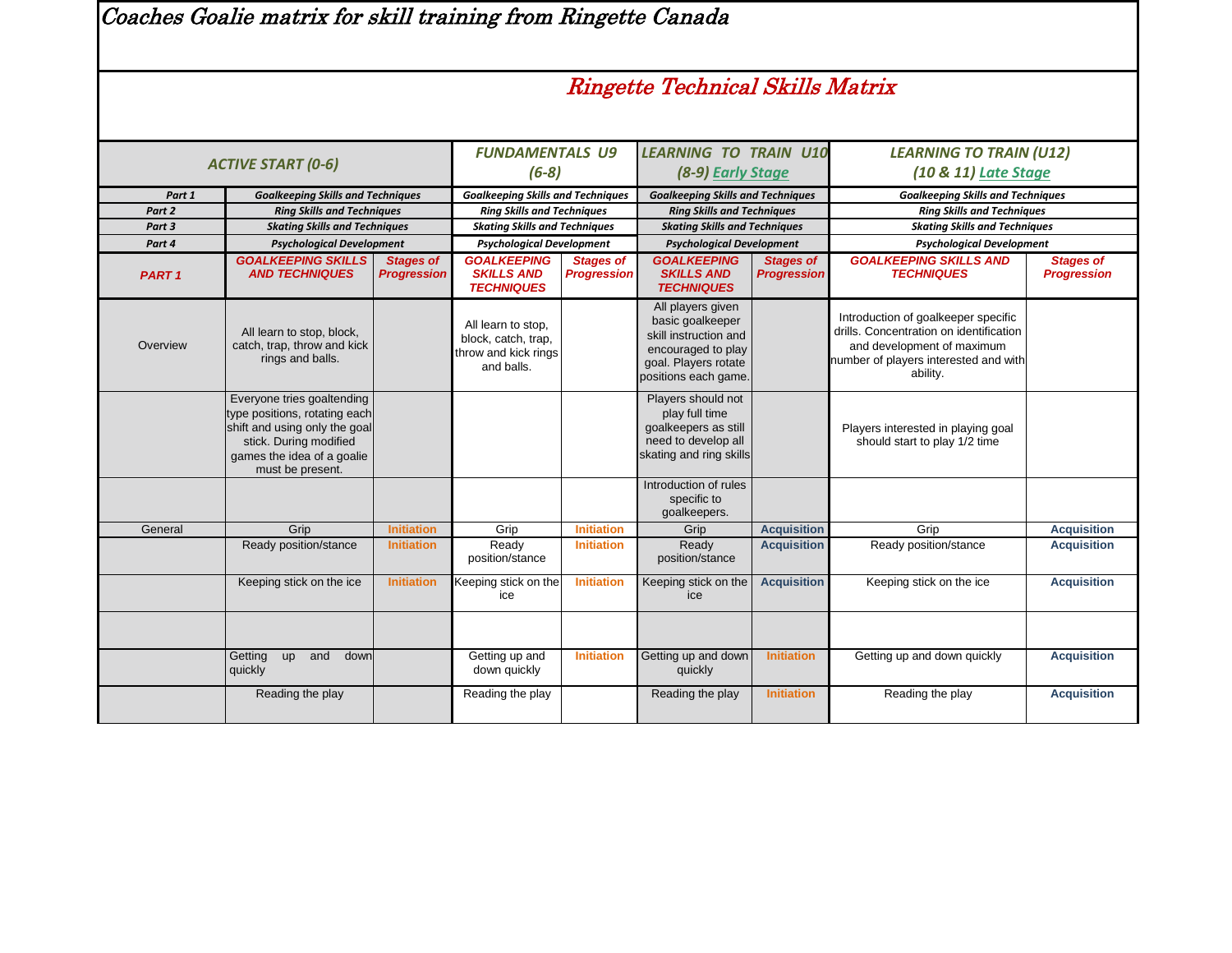| Style                                       | Stand-up                                                  | <b>Initiation</b> | Stand-up                                                     | <b>Initiation</b> | Stand-up                                                     | <b>Acquisition</b> | Stand-up                                                  | <b>Acquisition</b> |
|---------------------------------------------|-----------------------------------------------------------|-------------------|--------------------------------------------------------------|-------------------|--------------------------------------------------------------|--------------------|-----------------------------------------------------------|--------------------|
|                                             |                                                           |                   | <b>FUNDAMENTALS U9</b>                                       |                   | <b>LEARNING TO TRAIN U10</b>                                 |                    | <b>LEARNING TO TRAIN (U12)</b>                            |                    |
|                                             | <b>ACTIVE START (0-6)</b>                                 |                   | $(6-8)$                                                      |                   | (8-9) Early Stage                                            |                    | (10 & 11) Late Stage                                      |                    |
|                                             |                                                           |                   |                                                              |                   |                                                              |                    |                                                           |                    |
|                                             | Crouch                                                    |                   | Crouch                                                       |                   | Crouch                                                       | <b>Initiation</b>  | Crouch                                                    | <b>Acquisition</b> |
|                                             | One-knee drop                                             |                   | One-knee drop                                                |                   | One-knee drop                                                | <b>Initiation</b>  | One-knee drop                                             | <b>Acquisition</b> |
|                                             | <b>Butterfly</b>                                          |                   |                                                              |                   |                                                              |                    | Butterfly                                                 | <b>Initiation</b>  |
|                                             | <b>Inverted V</b>                                         |                   |                                                              |                   |                                                              |                    | Inverted V                                                | <b>Initiation</b>  |
|                                             |                                                           |                   |                                                              |                   |                                                              |                    |                                                           |                    |
|                                             |                                                           |                   |                                                              |                   |                                                              |                    |                                                           |                    |
| Mobility(Lateral and<br>Forward & Backward) | Shuffle                                                   |                   | Shuffle                                                      |                   | Shuffle                                                      | <b>Initiation</b>  | Shuffle                                                   | <b>Acquisition</b> |
|                                             | T-push and glide                                          |                   | T-push and glide                                             |                   | T-push and glide                                             | <b>Initiation</b>  | T-push and glide                                          | <b>Acquisition</b> |
|                                             | Push & Glide                                              |                   | Push & Glide                                                 |                   | Push & Glide                                                 | <b>Initiation</b>  | Push & Glide                                              | <b>Acquisition</b> |
|                                             | Telescoping (understanding<br>angles)                     |                   | Telescoping<br>(understanding<br>angles)                     |                   | Telescoping<br>(understanding<br>angles)                     | <b>Initiation</b>  | Telescoping (understanding angles)                        | <b>Acquisition</b> |
|                                             | Butterfly slides from top of<br>crease back to both posts |                   | Butterfly slides from<br>top of crease back<br>to both posts |                   | Butterfly slides from<br>top of crease back to<br>both posts |                    | Butterfly slides from top of crease<br>back to both posts | <b>Initiation</b>  |
|                                             | Butterfly pad walk                                        |                   | Butterfly pad walk                                           |                   | Butterfly pad walk                                           |                    | Butterfly pad walk                                        | <b>Initiation</b>  |
|                                             |                                                           |                   |                                                              |                   |                                                              |                    |                                                           |                    |
| <b>Stickwork</b>                            | Keeping stick flat on ice,<br>hand in ready position      | <b>Initiation</b> | Keeping stick flat on<br>ice, hand in ready<br>position      | <b>Initiation</b> | Keeping stick flat on<br>ice, hand in ready<br>position      | <b>Acquisition</b> | Keeping stick flat on ice, hand in<br>ready position      | <b>Acquisition</b> |
|                                             | Handling shots                                            |                   | Handling shots                                               | <b>Initiation</b> | Handling shots                                               | <b>Acquisition</b> | Handling shots                                            | <b>Acquisition</b> |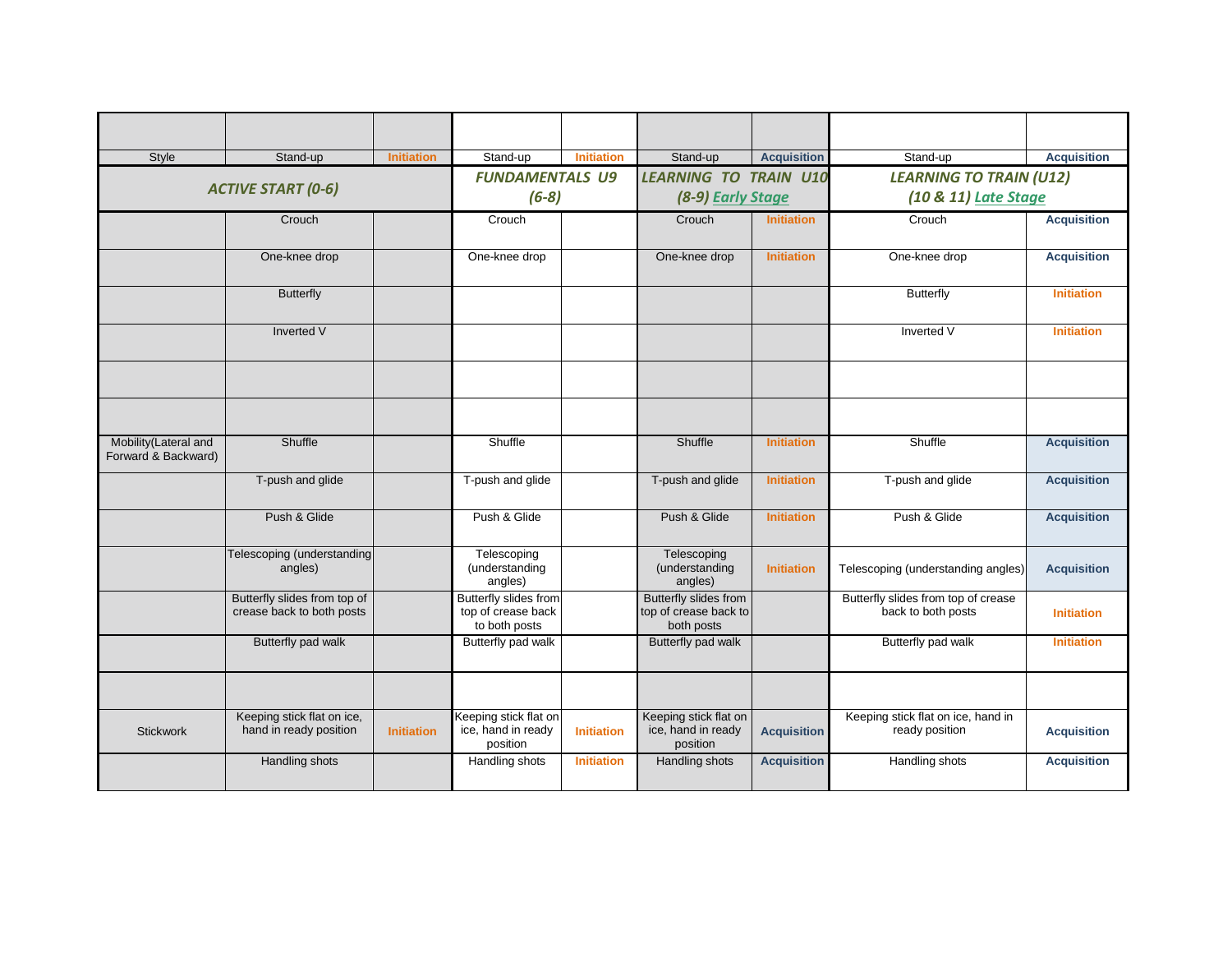|                    |                                                                                  | <b>FUNDAMENTALS U9</b>                 |                                                                                     | LEARNING TO TRAIN U10                  |                                                                                    | <b>LEARNING TO TRAIN (U12)</b>         |                                                                              |                                        |
|--------------------|----------------------------------------------------------------------------------|----------------------------------------|-------------------------------------------------------------------------------------|----------------------------------------|------------------------------------------------------------------------------------|----------------------------------------|------------------------------------------------------------------------------|----------------------------------------|
|                    | <b>ACTIVE START (0-6)</b>                                                        |                                        | $(6-8)$                                                                             |                                        | (8-9) Early Stage                                                                  |                                        | (10 & 11) Late Stage                                                         |                                        |
| Part 1             | <b>Goalkeeping Skills and Techniques</b>                                         |                                        | <b>Goalkeeping Skills and Techniques</b>                                            |                                        | <b>Goalkeeping Skills and Techniques</b>                                           |                                        | <b>Goalkeeping Skills and Techniques</b>                                     |                                        |
| Part 2             | <b>Ring Skills and Techniques</b>                                                |                                        | <b>Ring Skills and Techniques</b>                                                   |                                        | <b>Ring Skills and Techniques</b>                                                  |                                        | <b>Ring Skills and Techniques</b>                                            |                                        |
| Part 3             | <b>Skating Skills and Techniques</b>                                             |                                        | <b>Skating Skills and Techniques</b>                                                |                                        | <b>Skating Skills and Techniques</b>                                               |                                        | <b>Skating Skills and Techniques</b>                                         |                                        |
| Part 4             | <b>Psychological Development</b>                                                 |                                        | <b>Psychological Development</b>                                                    |                                        | <b>Psychological Development</b>                                                   |                                        | <b>Psychological Development</b>                                             |                                        |
| PART <sub>1</sub>  | <b>GOALKEEPING SKILLS</b><br><b>AND TECHNIQUES</b>                               | <b>Stages of</b><br><b>Progression</b> | <b>GOALKEEPING</b><br><b>SKILLS AND</b><br><b>TECHNIQUES</b>                        | <b>Stages of</b><br><b>Progression</b> | <b>GOALKEEPING</b><br><b>SKILLS AND</b><br><b>TECHNIQUES</b>                       | <b>Stages of</b><br><b>Progression</b> | <b>GOALKEEPING SKILLS AND</b><br><b>TECHNIQUES</b>                           | <b>Stages of</b><br><b>Progression</b> |
|                    | Forehand and backhand<br>passes                                                  |                                        | Forehand and<br>backhand passes                                                     | <b>Initiation</b>                      | Forehand and<br>backhand passes                                                    | <b>Acquisition</b>                     | Forehand and backhand passes                                                 | <b>Consolidation</b>                   |
|                    | Cushioning the shot                                                              |                                        | Cushioning the shot                                                                 |                                        | Cushioning the shot                                                                | <b>Initiation</b>                      | Cushioning the shot                                                          | <b>Acquisition</b>                     |
|                    | <b>Shot Deflections</b>                                                          |                                        | <b>Shot Deflections</b>                                                             |                                        | <b>Shot Deflections</b>                                                            | <b>Initiation</b>                      | <b>Shot Deflections</b>                                                      | <b>Acquisition</b>                     |
| <b>Ring Skills</b> | <b>Blocking</b>                                                                  |                                        | <b>Blocking</b>                                                                     | <b>Initiation</b>                      | <b>Blocking</b>                                                                    | <b>Acquisition</b>                     | <b>Blocking</b>                                                              | <b>Acquisition</b>                     |
|                    | Stopping                                                                         |                                        | Stopping                                                                            | <b>Initiation</b>                      | Stopping                                                                           | <b>Acquisition</b>                     | Stopping                                                                     | <b>Acquisition</b>                     |
|                    | Throwing the ring (flat and<br>aim)                                              |                                        | Throwing the ring<br>(flat and aim)                                                 | <b>Initiation</b>                      | Throwing the ring<br>(flat and aim)                                                | <b>Acquisition</b>                     | Throwing the ring (flat and aim)                                             | <b>Acquisition</b>                     |
|                    | Catching / trapping reflexes                                                     |                                        | Catching / trapping<br>reflexes                                                     |                                        | Catching / trapping<br>reflexes                                                    | <b>Initiation</b>                      | Catching / trapping reflexes                                                 | <b>Acquisition</b>                     |
|                    | Ring distribution                                                                |                                        | Ring distribution                                                                   |                                        | Ring distribution                                                                  | <b>Initiation</b>                      | Ring distribution                                                            | <b>Acquisition</b>                     |
|                    | Control of rebounds                                                              |                                        | Control of rebounds                                                                 |                                        | Control of rebounds                                                                | <b>Initiation</b>                      | Control of rebounds                                                          | <b>Acquisition</b>                     |
|                    | Pass to the open ice / in<br>front of player with different<br>throwing options. |                                        | Pass to the open ice<br>/ in front of player<br>with different<br>throwing options. |                                        | Pass to the open ice,<br>in front of player with<br>different throwing<br>options. |                                        | Pass to the open ice / in front of<br>player with different throwing options | <b>Initiation</b>                      |
|                    | Show goalie options when<br>screened                                             |                                        | Show goalie options<br>when screened                                                |                                        | Show goalie options<br>when screened                                               |                                        | Show goalie options when screened                                            | <b>Initiation</b>                      |
|                    | Learn to deflect shot to<br>areas which would be<br>beneficial to the team.      |                                        | earn to deflect shot<br>to areas which<br>would be beneficial<br>to the team.       |                                        | Learn to deflect shot<br>to areas which would<br>be beneficial to the<br>team.     |                                        | Learn to deflect shot to areas which<br>would be beneficial to the team.     | <b>Initiation</b>                      |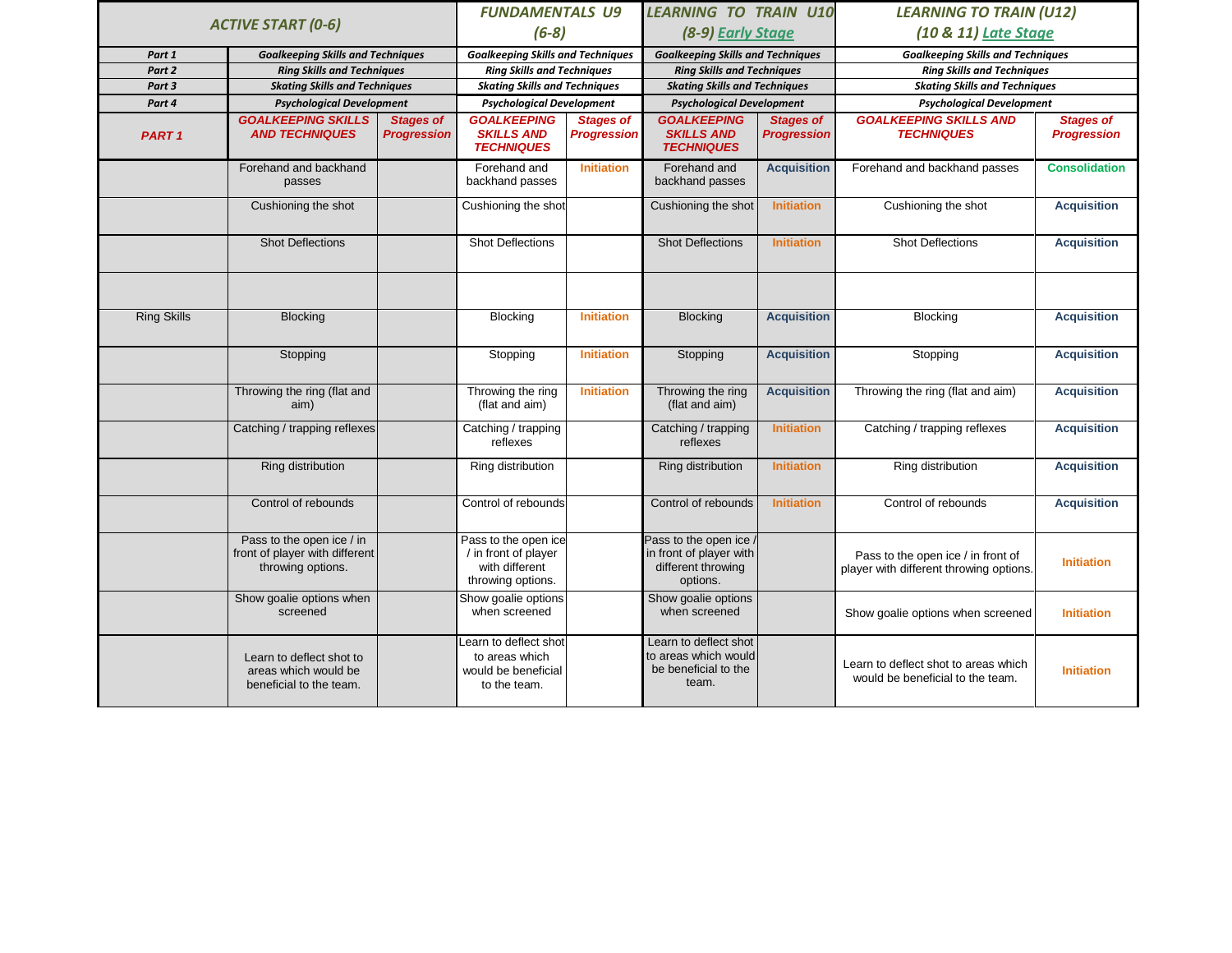| <b>ACTIVE START (0-6)</b> |                                                  | <b>FUNDAMENTALS U9</b><br>$(6-8)$ |                                                     | <b>LEARNING TO TRAIN U10</b><br>(8-9) Early Stage |                                                     | <b>LEARNING TO TRAIN (U12)</b><br>(10 & 11) Late Stage |                                                  |                    |
|---------------------------|--------------------------------------------------|-----------------------------------|-----------------------------------------------------|---------------------------------------------------|-----------------------------------------------------|--------------------------------------------------------|--------------------------------------------------|--------------------|
|                           | Using the goalie as a<br>receiver of the ring    |                                   | Using the goalie as<br>a receiver of the<br>ring    |                                                   | Using the goalie as a<br>receiver of the ring       |                                                        | Using the goalie as a receiver of the<br>ring    | <b>Initiation</b>  |
| Positioning               | Finding the posts                                |                                   | Finding the posts                                   | <b>Initiation</b>                                 | Finding the posts                                   | <b>Initiation</b>                                      | Finding the posts                                | <b>Acquisition</b> |
|                           | Hugging the posts                                |                                   | Hugging the posts                                   | <b>Initiation</b>                                 | Hugging the posts                                   | <b>Initiation</b>                                      | Hugging the posts                                | <b>Acquisition</b> |
|                           | Learn positional play during<br>a free pass ring |                                   | Learn positional play<br>during a free pass<br>ring |                                                   | Learn positional play<br>during a free pass<br>ring | <b>Initiation</b>                                      | Learn positional play during a free<br>pass ring | <b>Acquisition</b> |
|                           | Learn positional play in the<br>triangle         |                                   | Learn positional play<br>in the triangle            |                                                   | Learn positional play<br>in the triangle            | <b>Initiation</b>                                      | Learn positional play in the triangle            | <b>Acquisition</b> |
|                           |                                                  |                                   |                                                     |                                                   |                                                     |                                                        |                                                  |                    |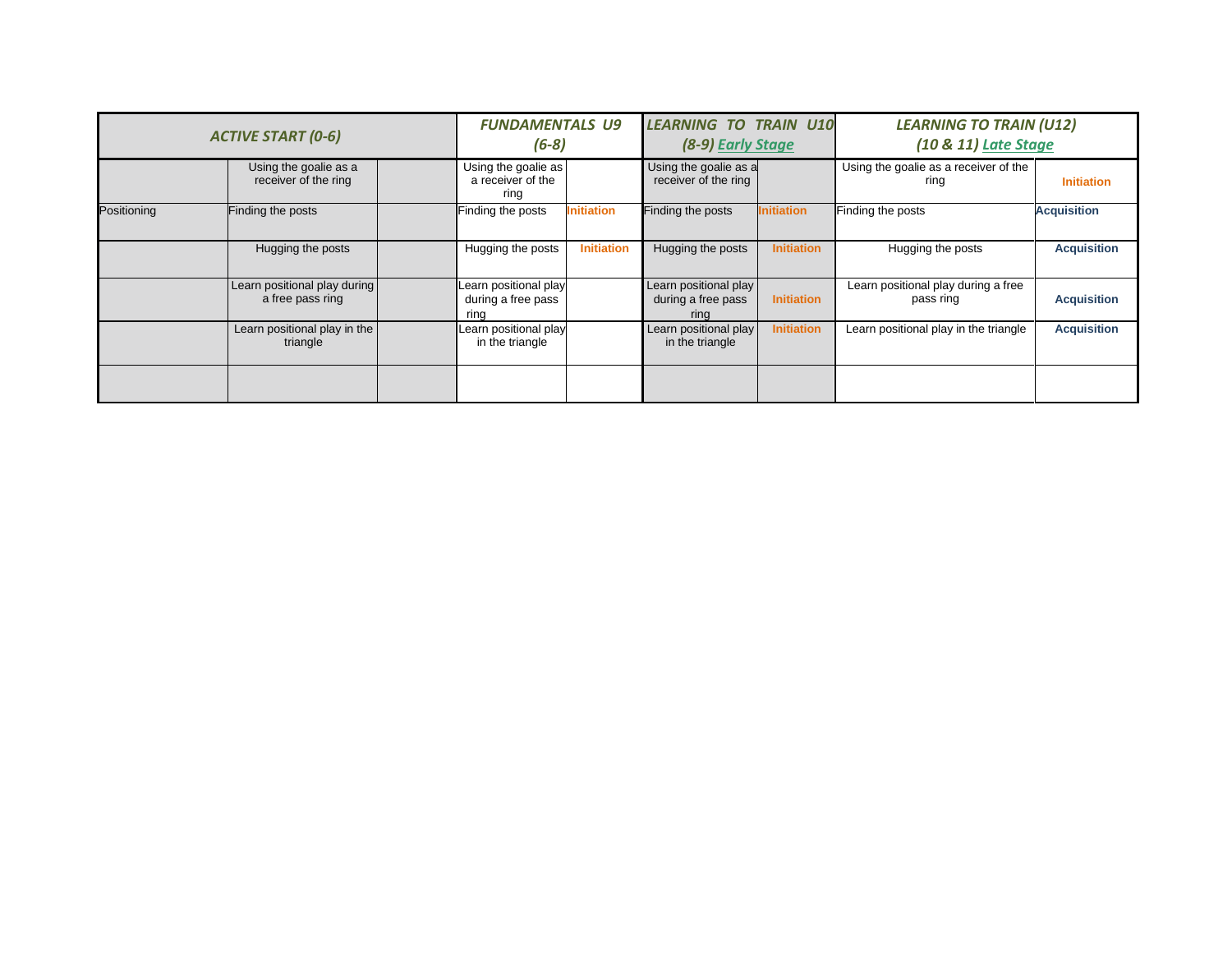### RINGETTE DEVELOPMENT MODEL FOR TRAINERS AND COACHES Goalkeeping Skills

| <b>Skill</b>                                      | <b>Illustration</b> | <b>Concepts and Hints</b>                                                                                                                                                                                                                                                                                                             | <b>Practice Drills</b>                                                                                                                                                     |
|---------------------------------------------------|---------------------|---------------------------------------------------------------------------------------------------------------------------------------------------------------------------------------------------------------------------------------------------------------------------------------------------------------------------------------|----------------------------------------------------------------------------------------------------------------------------------------------------------------------------|
| <b>Warm Ups</b><br>Off Ice<br>(without<br>skates) |                     | There are three stages to an effective warm<br>up: easy active movement, static stretching,<br>and sport specific skills.<br>Work from small muscle groups to the large<br>muscle, groups.<br>Stretch muscles, then exercise more<br>rigorously to increase blood flow to the<br>muscles and to assist in being mentally<br>prepared. | Do the following drills:<br>$\Box$ stretch from toes to groin<br>$\Box$ stretch from head to abdominal area and back muscles<br>$\Box$ move into rapid movement exercises. |
| On Ice                                            | تبخيا               | Wear full equipment.<br>Perform all skating drills with the rest of the<br>team (warm up should be coordinated so<br>that all players do the same exercises on<br>both sides of the body, working from small<br>to large muscle groups).                                                                                              | Do the following drills:<br>$\Box$ stretch from toes to groin<br>$\Box$ stretch from head to back<br>$\Box$ balance exercises<br>$\Box$ rapid skating exercises            |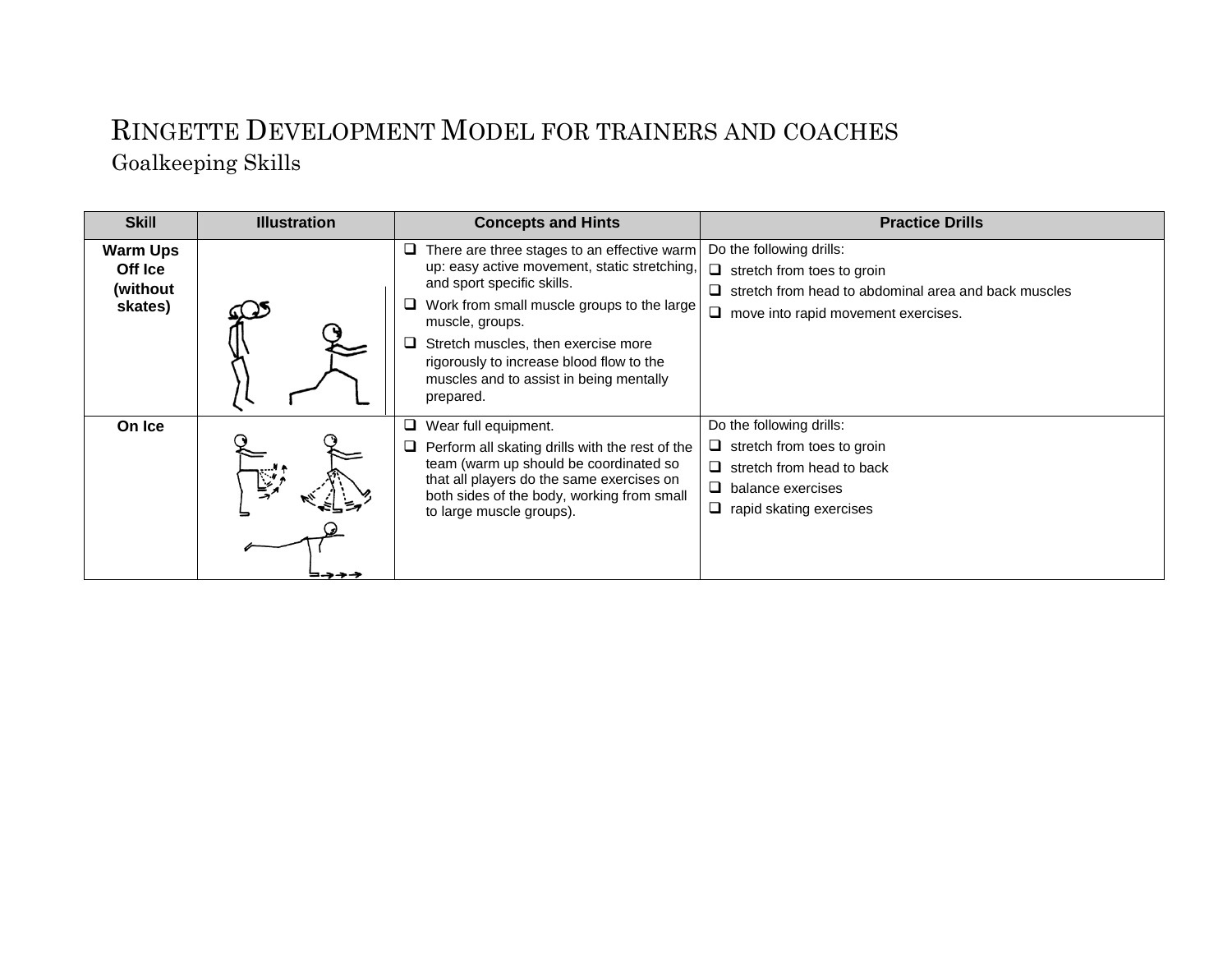| <b>Stationary</b>           |             | $\Box$ Concentrate on exercises specific to the                                              | Do the following drills:                                                                                              |
|-----------------------------|-------------|----------------------------------------------------------------------------------------------|-----------------------------------------------------------------------------------------------------------------------|
| (done by                    |             | goalkeeper.                                                                                  | $\Box$ groin stretches                                                                                                |
| goalkeeper                  |             | $\Box$ Use rapid movement exercises.                                                         | $\Box$ standing: spread feet as far apart as possible and try to put head on ice                                      |
| in full                     |             | $\Box$ Do a shooting warm up.                                                                | in front of body while weight is on feet - keep knees slightly bent                                                   |
| equipment)                  |             | Note: A proper shooting warm-up starts with<br>shots at the goalkeeper and progress to shots | $\Box$ on knees: not sitting back on skates, stretch legs out to sides and bring<br>head to the knee. Alternate sides |
|                             |             | to the top then lower corners of the net.                                                    | $\Box$ stretch neck from side to side                                                                                 |
|                             |             |                                                                                              | $\Box$ arm and shoulder circles                                                                                       |
|                             |             |                                                                                              | $\Box$ arms straight above the head, then bring them down and touch toes                                              |
|                             |             |                                                                                              | $\Box$ with the stick across shoulders, stretch from side to side                                                     |
|                             |             |                                                                                              | $\Box$ on knees, with the stick in front on ice and catching hand in air, kick the<br>feet out side to side           |
|                             |             |                                                                                              | $\Box$ fall on knees, then get back to the feet in proper stance. Repeat                                              |
|                             |             |                                                                                              | $\Box$ shots to improve mental readiness and reaction time.                                                           |
| <b>Basic Stance</b>         |             | $\Box$ Feet are shoulder width apart.                                                        | •Start in a proper stance, skate about 10 feet, and dive to the ice.                                                  |
| or Ready<br><b>Position</b> |             | $\Box$ Goal pads are together with no space in<br>between.                                   | Return to proper stance as fast as possible.                                                                          |
|                             | FRONT       | $\Box$ Knees are slightly bent and back is<br>relatively straight.                           |                                                                                                                       |
|                             |             | Weight should be over the balls of the feet.<br>□                                            |                                                                                                                       |
|                             |             | $\Box$ Catching hand is out to the side with palm<br>facing forward.                         |                                                                                                                       |
|                             |             | The head is up watching the play.<br>□                                                       |                                                                                                                       |
|                             | <b>SIDE</b> | $\Box$<br>This is the best stance to teach a<br>goalkeeper.                                  |                                                                                                                       |
|                             |             | Demonstrate first without the stick to give the<br>best view of feet and goal pads.          |                                                                                                                       |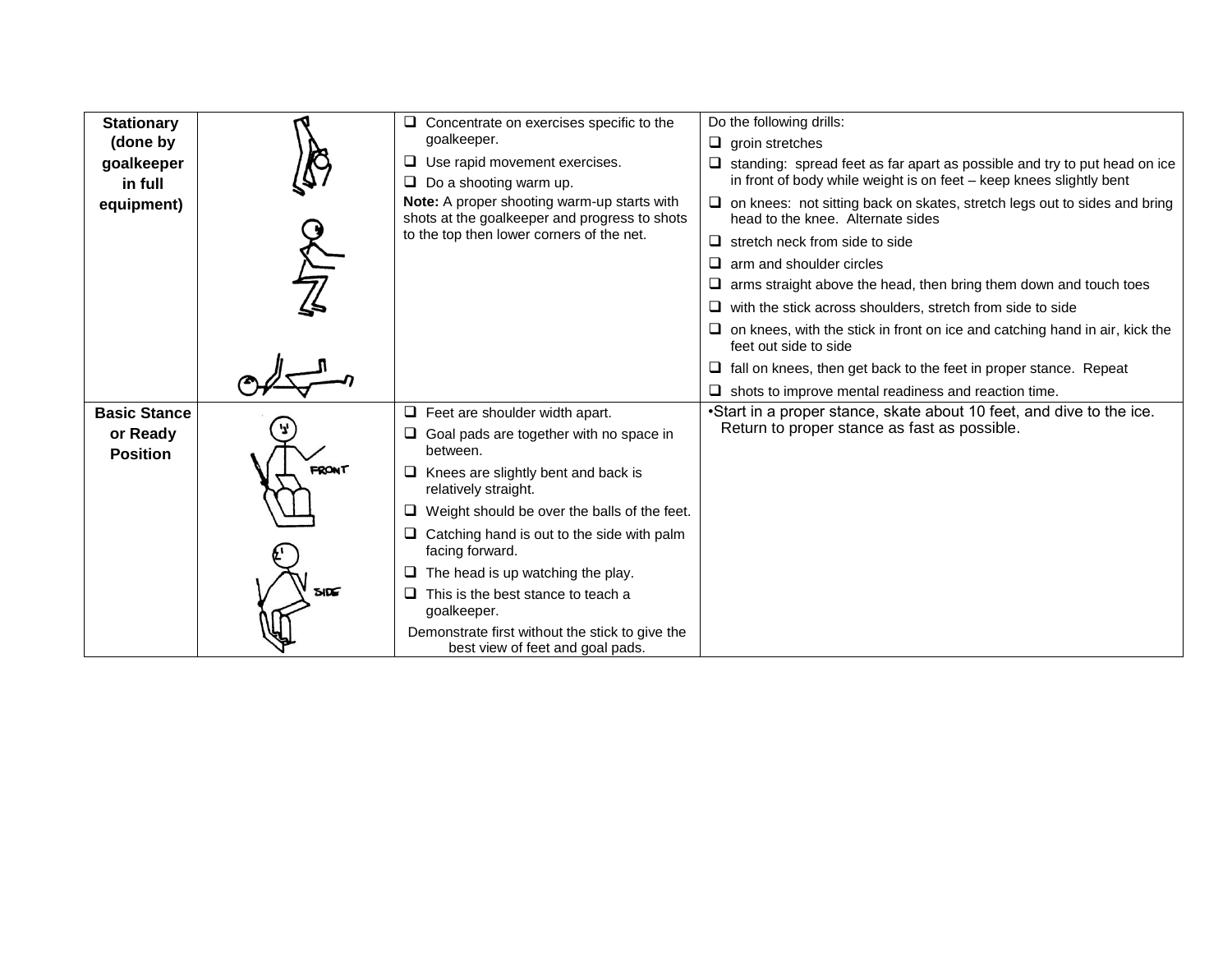| <b>Stick Grip</b>   |                     | $\Box$ Grip the stick at the top of the shank with the index finger pointing<br>down the shank for better stick control.<br>$\Box$ Place the bottom of the stick blade flat on the ice about 4-6 inches<br>from the toes of the skates.<br>$\Box$ Demonstrate how to hold the goal stick without the glove, then show<br>where to place the stick.<br>The stick should have the proper lie.                                                                                    | $\Box$ Start in the basic stance. Skate<br>about 10 feet, then dive to the ice<br>while letting the stick go. Retrieve<br>the stick and return to proper<br>stance as quickly as possible with<br>proper grip on stick, held flat on the<br>ice. Repeat the drill. Make sure<br>you tell the goalkeeper that the<br>stick should not be released in a<br>game situation. |
|---------------------|---------------------|--------------------------------------------------------------------------------------------------------------------------------------------------------------------------------------------------------------------------------------------------------------------------------------------------------------------------------------------------------------------------------------------------------------------------------------------------------------------------------|--------------------------------------------------------------------------------------------------------------------------------------------------------------------------------------------------------------------------------------------------------------------------------------------------------------------------------------------------------------------------|
| <b>Inverted 'V'</b> | <b>FRONT</b><br>SOE | $\Box$ The position is the same as the crouch stance, except the knees are<br>held together and the feet are a placed slightly wider than shoulder<br>width.<br>$\Box$ Feet and ankles are angled inwards.<br>$\Box$ This is a good stance for a goalkeeper who uses the butterfly drop<br>frequently.<br>$\Box$ Some goalkeepers may show<br>preference to this stance over the crouch if they tend to bring their<br>knees together.<br>$\Box$ Knees and hips are bent more. | $\Box$ These are the same as those<br>for the "crouch".                                                                                                                                                                                                                                                                                                                  |
| <b>Stand-Up</b>     | SIDE<br>FRONT       | This position is used infrequently due to its vulnerability for low shots.<br>⊔<br>Legs are kept tight together.<br>Knees and back are quite straight.<br>u.<br>Stick hand is held high on the shaft of the stick.<br>$\Box$<br>$\Box$ Goal stick should be chosen with a very high lie number.<br>$\Box$ Glove hand is held comfortably to the side.                                                                                                                          | $\Box$ Do not force goalkeeper to use<br>this or any particular style.<br>$\Box$ Expose all choices and allow<br>their personal preference to<br>determine which style they use.<br>High shots to corners will best<br>u.<br>test this style.                                                                                                                            |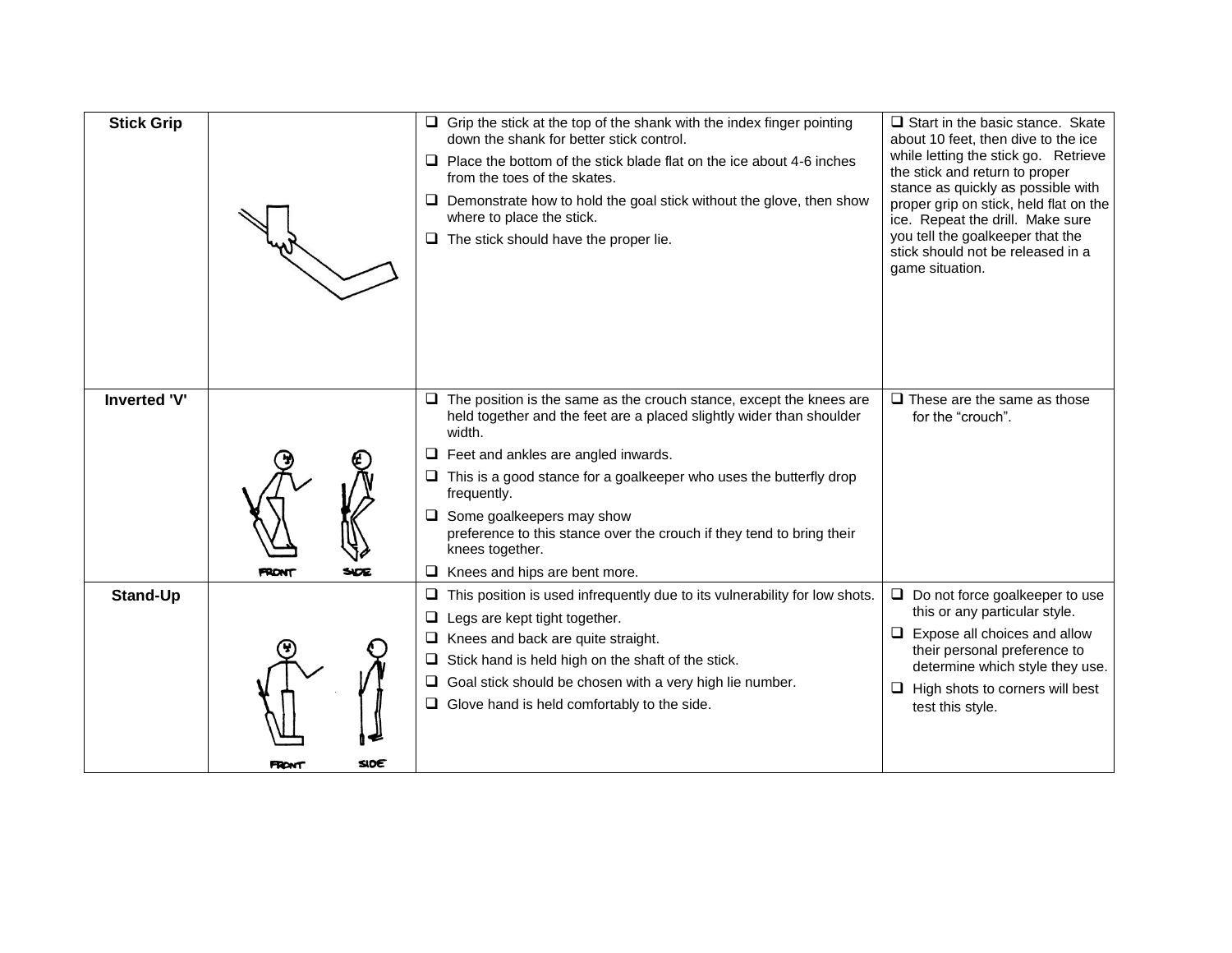| <b>Shuffle</b> | <b>RIGHT FOOT</b> | LEFT POOT | $\Box$ This is always performed using the proper stance.<br>$\Box$ Weight starts over pushing foot; then the lead foot slides across in<br>the direction of travel while remaining pointed at the ring.<br>$\Box$ The weight is transferred to the lead foot.<br>$\Box$ Trailing foot recovers so that the goalkeeper maintains proper stance.<br>Slide should not be greater than 12-14 inches.<br>❏<br>Repeat this motion.<br>Demonstrate this motion without stick to give the learner a view of<br>feet. Then demonstrate the move while holding the stick. | □ | $\Box$ This should always be<br>performed in both directions.<br>Work from 1 push to 5 pushes,<br>alternating directions.<br>Using the width of ice surface,<br>skate from one board to the<br>other and return to the point of<br>origin, always facing the same<br>end of the rink.<br>For variation, a person could<br>stand in front of the goalkeeper<br>and point left or right; the<br>goalkeeper shuffles left or right.<br>This drill can be done with two<br>goalkeepers working in pairs.<br>Speed up the pace as the drill<br>continues. |
|----------------|-------------------|-----------|-----------------------------------------------------------------------------------------------------------------------------------------------------------------------------------------------------------------------------------------------------------------------------------------------------------------------------------------------------------------------------------------------------------------------------------------------------------------------------------------------------------------------------------------------------------------|---|------------------------------------------------------------------------------------------------------------------------------------------------------------------------------------------------------------------------------------------------------------------------------------------------------------------------------------------------------------------------------------------------------------------------------------------------------------------------------------------------------------------------------------------------------|
| <b>Shuffle</b> |                   |           | $\Box$ Demonstrate with the back facing the learning goalkeeper for another<br>view of the skill.<br>$\Box$ This is a good lateral mobility skill since the goalkeeper remains in<br>the proper stance and faces play to adjust to the shooting angle.                                                                                                                                                                                                                                                                                                          |   |                                                                                                                                                                                                                                                                                                                                                                                                                                                                                                                                                      |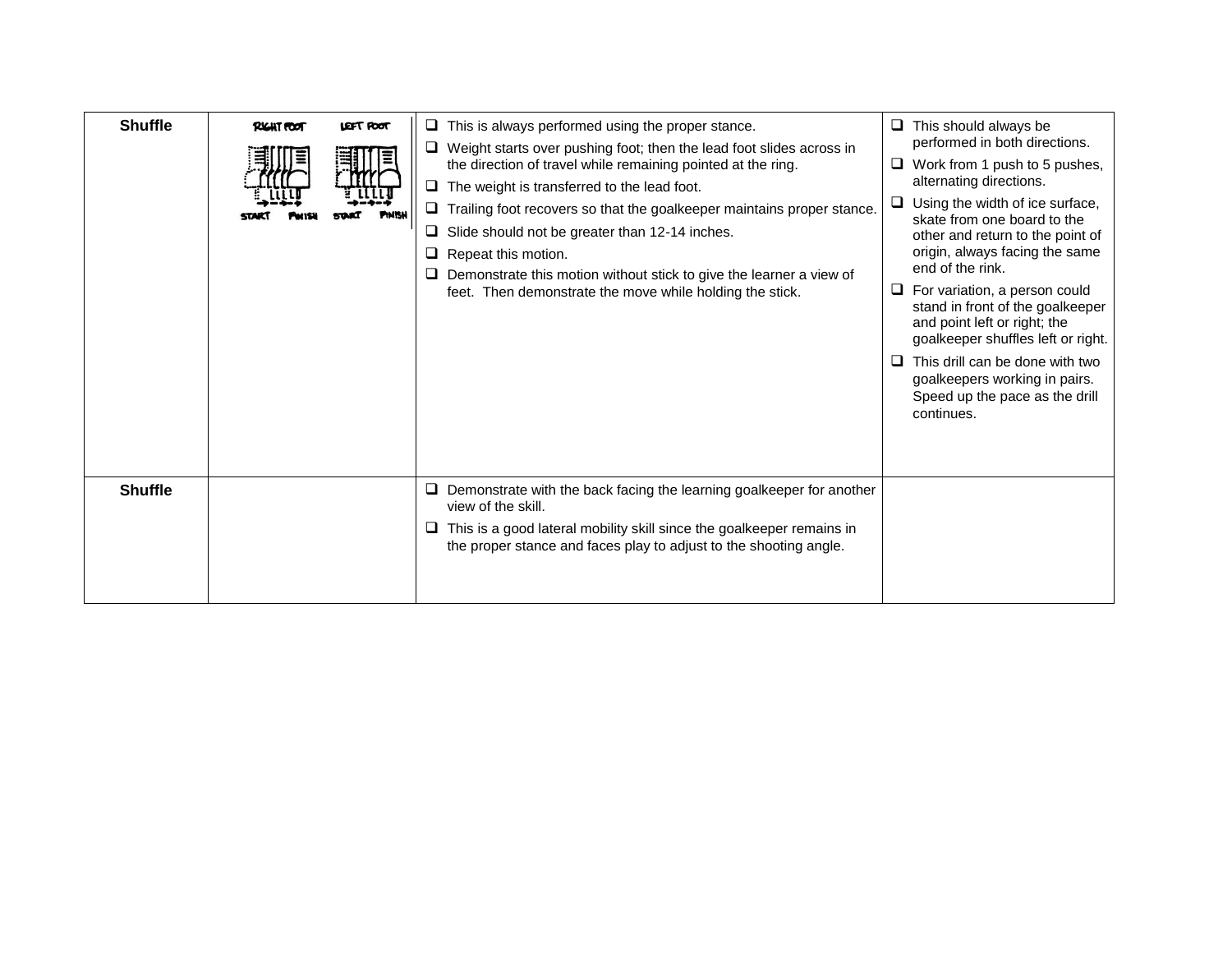| "T" Push and<br>Glide | ᄦ | $\Box$ This is used when quick lateral movement is required.<br>It is always performed starting from the basic stance.<br>⊔<br>The weight starts over the pushing foot, which is the foot that forms<br>the top of the "T".<br>$\Box$ The opposite foot points in direction of travel to form the stem of the<br>"T".<br>The back foot pushes and the opposite foot glides. After the push,<br>⊔<br>the back foot recovers behind the gliding foot, low to the ice.<br>$\Box$ The goal pad of the pushing leg always faces the play. | Push from one side of the ice<br>❏<br>to the other while always facing<br>the same end of the rink.<br>Work in pairs or watch a<br>⊔<br>person indicate the desired<br>direction, pushing left or right<br>and speeding up the pace.<br>Move from post to post while<br>□<br>watching ring being passed<br>behind the net. |
|-----------------------|---|--------------------------------------------------------------------------------------------------------------------------------------------------------------------------------------------------------------------------------------------------------------------------------------------------------------------------------------------------------------------------------------------------------------------------------------------------------------------------------------------------------------------------------------|----------------------------------------------------------------------------------------------------------------------------------------------------------------------------------------------------------------------------------------------------------------------------------------------------------------------------|
| Position              |   | Body is always square to the ring.<br>u.<br>Demonstrate, first without stick, then with stick. Demonstrate from<br>the front and back.<br>This is good lateral mobility skill as the goalkeeper remains balanced<br>in a ready position.<br>It is a good skill for fast post to post movement.<br>$\Box$ Execute the skill both to the left and the right.                                                                                                                                                                           |                                                                                                                                                                                                                                                                                                                            |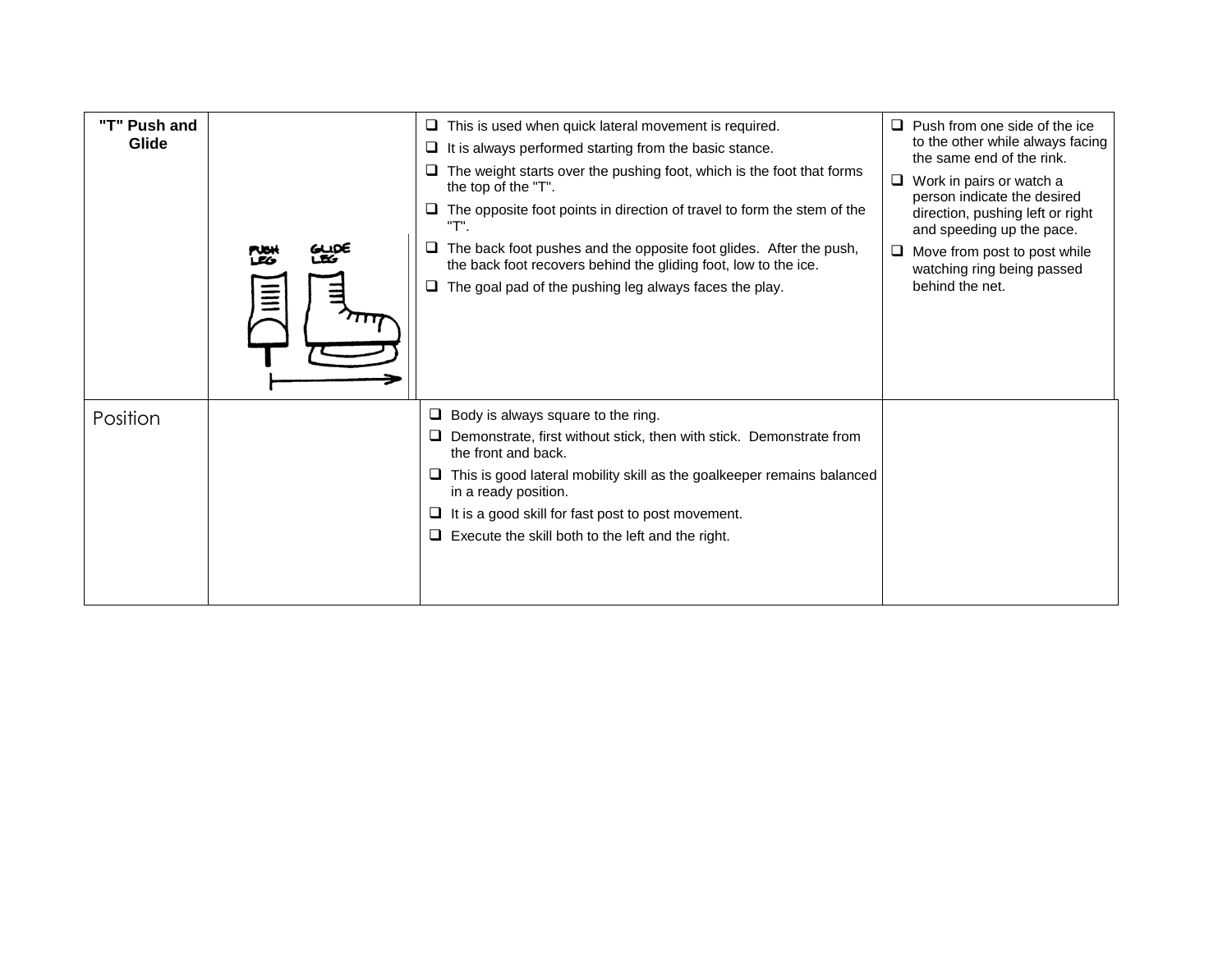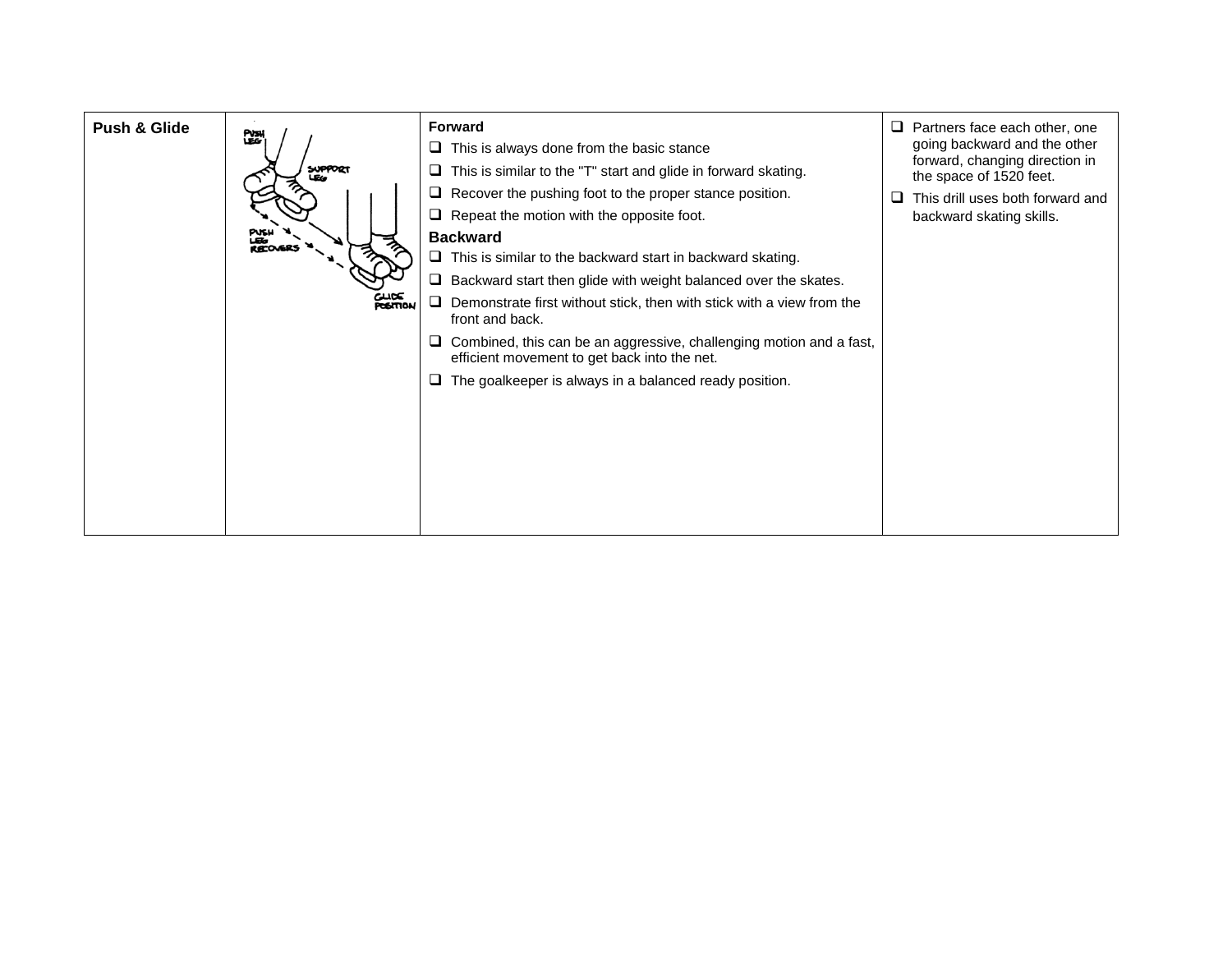| <b>Telescoping</b> |                 | <b>Forward</b><br>Start by using the basic stance.<br>⊔<br>Point the toes outward and push<br>⊔<br>The heels apart slightly more than<br>shoulder width. Continue to glide<br>forward. | $\Box$ Move back and forth from<br>goal line to edge of crease<br>either on own or at the<br>direction of the<br>coach/instructor or partner.<br>$\Box$ Use a combination of |
|--------------------|-----------------|----------------------------------------------------------------------------------------------------------------------------------------------------------------------------------------|------------------------------------------------------------------------------------------------------------------------------------------------------------------------------|
|                    |                 | $\Box$ When slowing or stopping is<br>desired, toes are pointed inward,<br>feet come together into proper<br>stance.                                                                   | lateral, forward, and<br>backward skating<br>movements to follow<br>partner.                                                                                                 |
|                    |                 | Repeat this motion.<br>⊔                                                                                                                                                               | $\Box$ Obstacle courses can be<br>constructed and followed<br>using these movements.<br>Always use the proper                                                                |
|                    |                 | <b>Backward</b>                                                                                                                                                                        | stance.                                                                                                                                                                      |
|                    |                 | To go backward, repeat the steps in<br>⊔<br>reverse order. Toes initially point<br>inward and balls of feet are used to<br>push off.                                                   | $\Box$ Follow the skater with a<br>ring.                                                                                                                                     |
|                    | START           | When slowing or stopping, toes are<br>u<br>pointed outward.                                                                                                                            |                                                                                                                                                                              |
|                    | <b>TOES OUT</b> | This is more difficult than the push<br>⊔<br>and glide technique, as strong groin<br>muscles are required.                                                                             |                                                                                                                                                                              |
|                    | TOES IN         | The goalkeeper must do both the<br>⊔<br>pushing outward and pulling inward<br>motion or else they will lose<br>balance.                                                                |                                                                                                                                                                              |
|                    | TOES OUT        | Legs must not be pushed too far<br>⊔<br>apart to retain balance and minimal<br>space between the pads.                                                                                 |                                                                                                                                                                              |
|                    | GUDE            | The motion of "bobbing"<br>⊔<br>(straightening and bending at<br>knees) must be avoided.                                                                                               |                                                                                                                                                                              |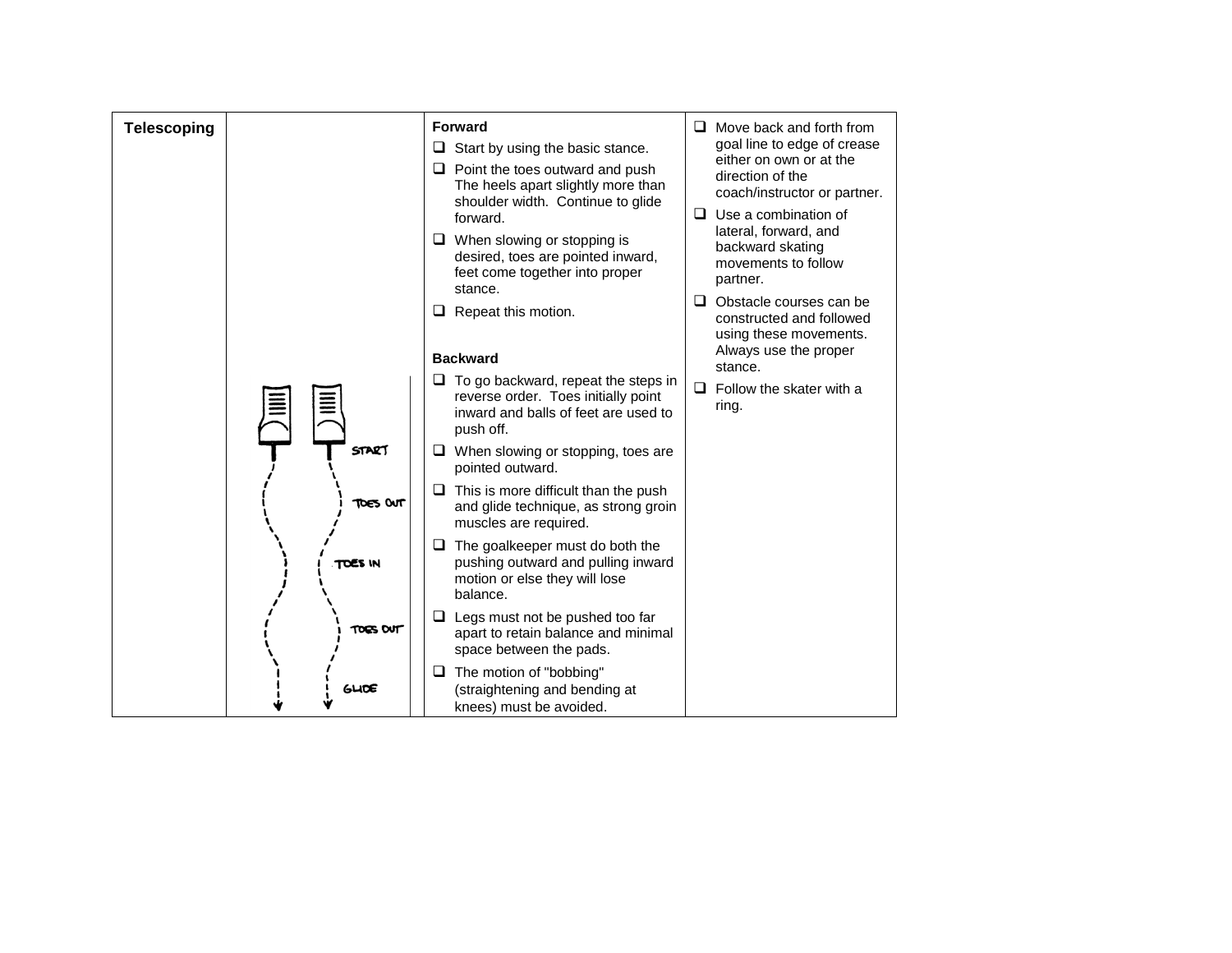| <b>Throwing</b><br><b>Ring</b> |                                                                                                                                                                                                                                  | Held in the glove hand, the ring<br>⊔<br>should be parallel to the ice (like<br>holding a frisbee).                                        | $\Box$ Throw the ring to moving and<br>stationary targets. |
|--------------------------------|----------------------------------------------------------------------------------------------------------------------------------------------------------------------------------------------------------------------------------|--------------------------------------------------------------------------------------------------------------------------------------------|------------------------------------------------------------|
|                                |                                                                                                                                                                                                                                  | The ring is brought back across the<br>chest and the arm swings forward<br>and points toward target. The ring<br>is thrown like a frisbee. |                                                            |
|                                |                                                                                                                                                                                                                                  | The goalkeeper may transfer the<br>weight from the back foot to the<br>front foot and step into the throw for<br>more power.               |                                                            |
|                                |                                                                                                                                                                                                                                  | The goalkeeper keeps eye on target<br>and throws the ring to the<br>designated area.                                                       |                                                            |
|                                | ت توسط میں ایک تعلیم کے بات میں ایک تعلیم کے بات میں ایک تعلیم کے بات میں ایک تعلیم کے بات میں ایک تعلیم کے با<br>منصوبہ ایک تعلیم کے بات میں ایک تعلیم کے بات میں ایک تعلیم کے بات میں ایک تعلیم کے بات میں ایک تعلیم کے بات می | Note: The goalkeeper cannot legally<br>throw the ring over the blue line.                                                                  |                                                            |

| <b>Finding the</b><br><b>Posts</b> |                   | <b>Stick Side</b><br>Use the proper stance. The stick<br>needs to be lifted off the ice and is<br>turned to a more horizontal position<br>in front of the body. The goalkeeper<br>reaches back and taps the post with<br>the butt end of the stick.<br>The stick is brought back onto ice to<br>the proper position.<br>The goalkeeper does not take the<br>stick off the ice if play is close by. | Follow the player with the<br>⊔.<br>ring especially going into<br>the corners and behind the<br>net.<br>□<br>Shots from all over the ice,<br>checking posts before every<br>shot or returning to the<br>opposite post between<br>shots.<br>Set up a skating course<br>where goalkeeper must<br>back into the net and find<br>posts. |
|------------------------------------|-------------------|----------------------------------------------------------------------------------------------------------------------------------------------------------------------------------------------------------------------------------------------------------------------------------------------------------------------------------------------------------------------------------------------------|-------------------------------------------------------------------------------------------------------------------------------------------------------------------------------------------------------------------------------------------------------------------------------------------------------------------------------------|
|                                    | <b>STICK SIDE</b> | <b>Glove Hand</b>                                                                                                                                                                                                                                                                                                                                                                                  |                                                                                                                                                                                                                                                                                                                                     |
|                                    |                   | Reach back with the hand and tap<br>the post.                                                                                                                                                                                                                                                                                                                                                      |                                                                                                                                                                                                                                                                                                                                     |
|                                    |                   | The glove hand returns, held out to<br>⊔<br>the normal position.                                                                                                                                                                                                                                                                                                                                   |                                                                                                                                                                                                                                                                                                                                     |
|                                    | <b>GLOVE SIDE</b> | The goalkeeper must always find<br>the post after moving around in the<br>crease.                                                                                                                                                                                                                                                                                                                  |                                                                                                                                                                                                                                                                                                                                     |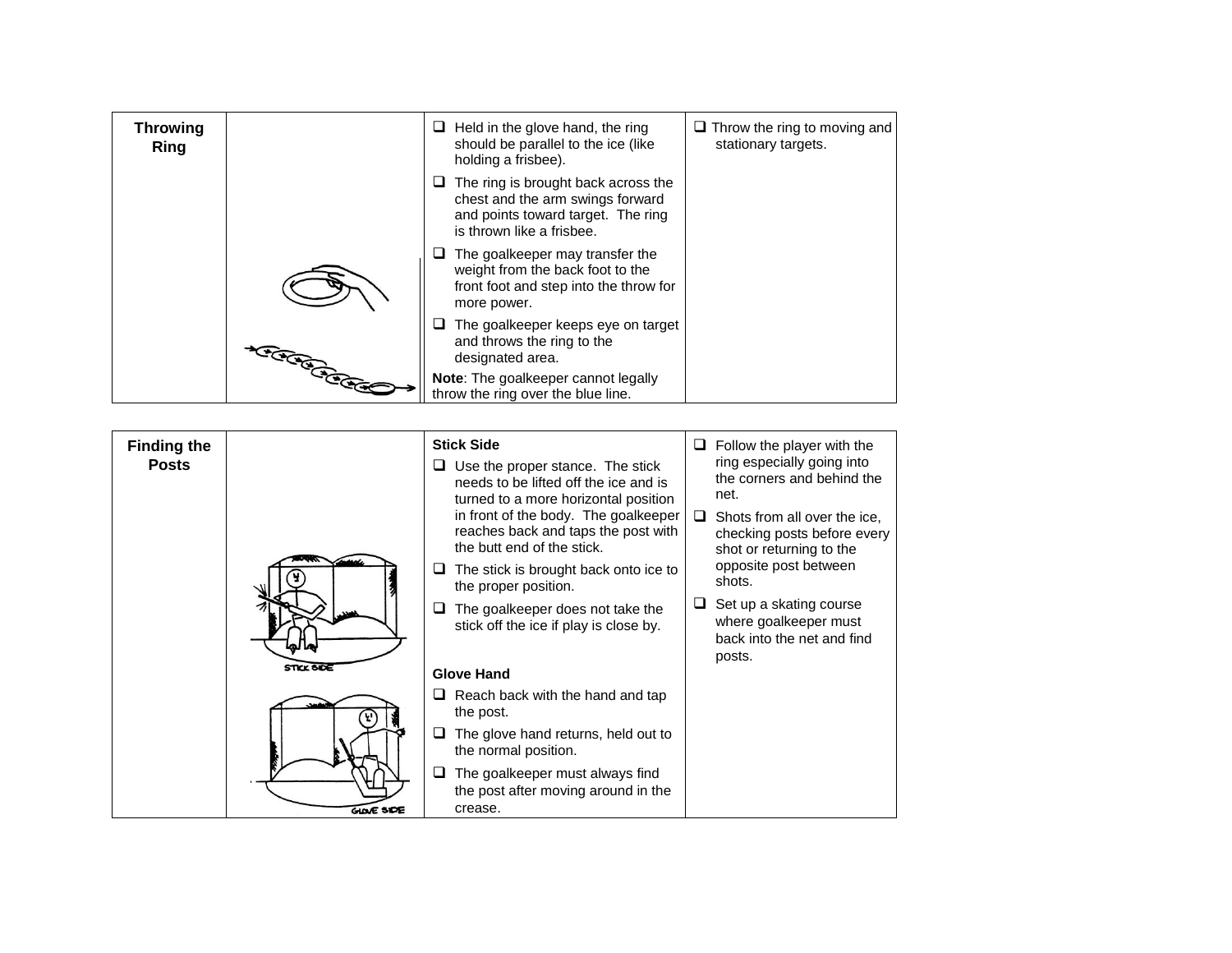| <b>Hugging the</b><br><b>Posts</b> |                   | <b>Stick Side</b><br>Use the proper stance with the<br>skate on the inside of the post and<br>the body tight against the post,<br>facing the front of the net.                                                                                        | $\Box$ Follow the player with the<br>ring in corners and behind<br>net, finding, then hugging<br>the posts. |
|------------------------------------|-------------------|-------------------------------------------------------------------------------------------------------------------------------------------------------------------------------------------------------------------------------------------------------|-------------------------------------------------------------------------------------------------------------|
|                                    | <b>STICK SIDE</b> | The stick, with blade placed flat on<br>the ice, is held erect and<br>perpendicular to the ring. The glove<br>is also held out facing the ring to<br>intercept a pass.<br>The goalkeeper does not take the<br>stick off the ice or eyes off the ring. |                                                                                                             |
|                                    |                   | <b>Glove Side</b>                                                                                                                                                                                                                                     |                                                                                                             |
|                                    |                   | Use the proper stance with the<br>skate on inside of post and body<br>tight against post facing front of net.                                                                                                                                         |                                                                                                             |
|                                    | GLOVE SIDE        | The hand is held out facing the ring<br>⊔<br>and the stick is brought across the<br>body facing the ring with the blade<br>flat on the ice to intercept pass.                                                                                         |                                                                                                             |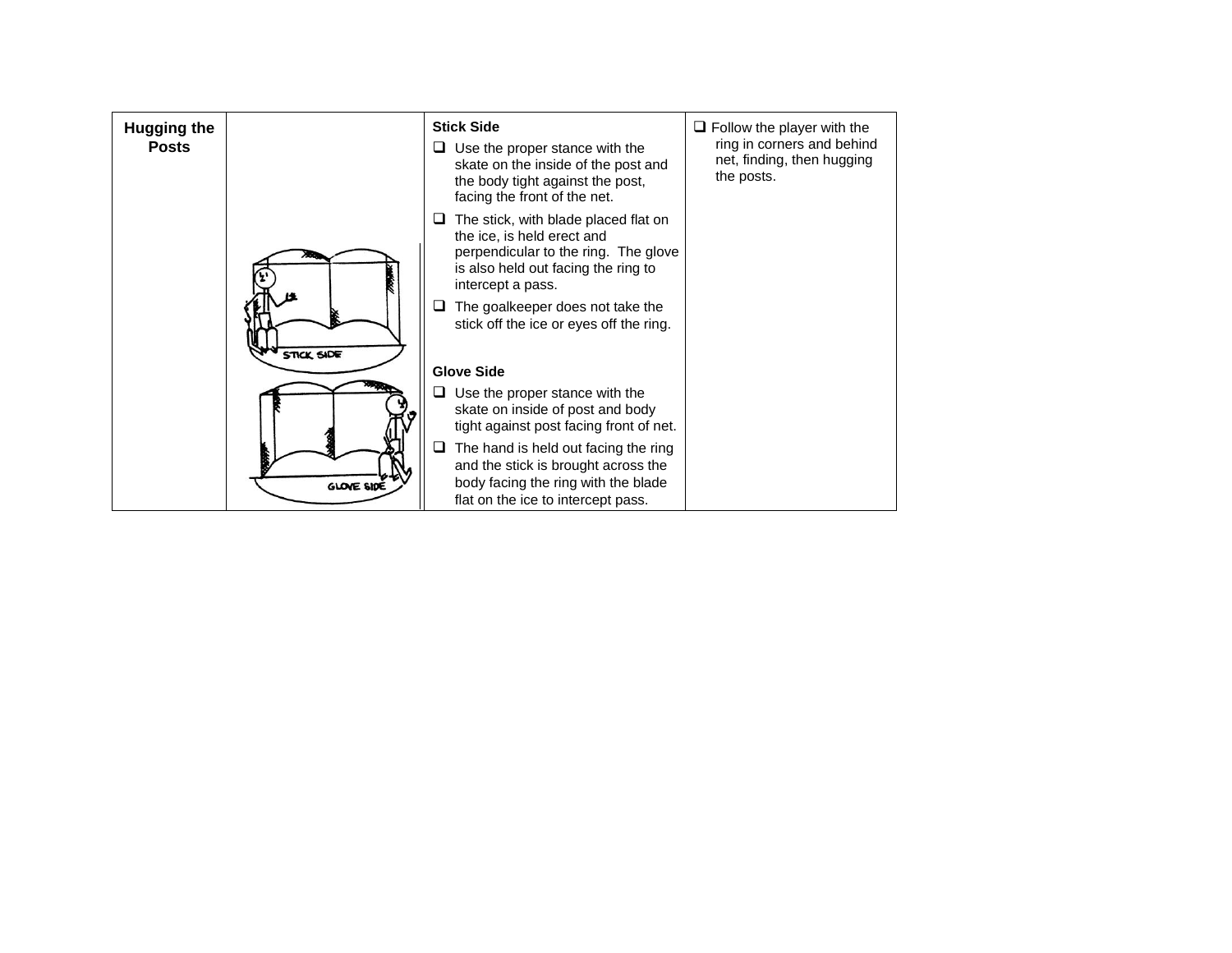| <b>Playing the</b><br>Angles | <b>RING</b> | The goalkeeper adjusts to the play<br>⊔<br>by moving out of the net when the<br>play is farther away and back into<br>the net as play moves in closer.<br>The goalkeeper should always be in<br>❏<br>the center of the net by covering the<br>middle post of the net.<br>The goalkeeper should try to<br>❏<br>remain in the centre of an imaginary<br>triangle formed by the ring and two<br>goal posts.                                                                                            | It should become a habit for<br>□<br>the goalkeeper to tap the<br>posts with stick and hand<br>frequently, so that the<br>goalkeeper always knows<br>where net is.<br>Follow a player as they<br>□<br>move between blue line<br>and net and establish a<br>course. Skills used should<br>include telescoping and<br>finding and hugging posts,<br>with or without shots on net.<br>Use a rope tied to each<br>□<br>post, drawn together at the<br>ring to demonstrate how to<br>determine angles. |
|------------------------------|-------------|-----------------------------------------------------------------------------------------------------------------------------------------------------------------------------------------------------------------------------------------------------------------------------------------------------------------------------------------------------------------------------------------------------------------------------------------------------------------------------------------------------|---------------------------------------------------------------------------------------------------------------------------------------------------------------------------------------------------------------------------------------------------------------------------------------------------------------------------------------------------------------------------------------------------------------------------------------------------------------------------------------------------|
| Geography                    |             | A goalkeeper must learn to be<br>u.<br>aware of their position from visual<br>cues.<br>Practise movements in the crease<br>and memorize crease lines and<br>other visual signals.<br>The goalkeeper should pick out<br>❏<br>landmarks in the rink, i.e. beam<br>overhead that goes down the middle<br>of the ice, blue line on the boards,<br>middle of the free pass circles, etc.<br>By doing those things the<br>□<br>goalkeeper will have a good idea of<br>position merely by looking forward. | Have goalkeeper move with<br>□<br>the play and stop<br>occasionally to assess their<br>position.<br>Move the ring around and<br>□<br>have the goalkeeper judge<br>position without a stick or<br>looking backward.                                                                                                                                                                                                                                                                                |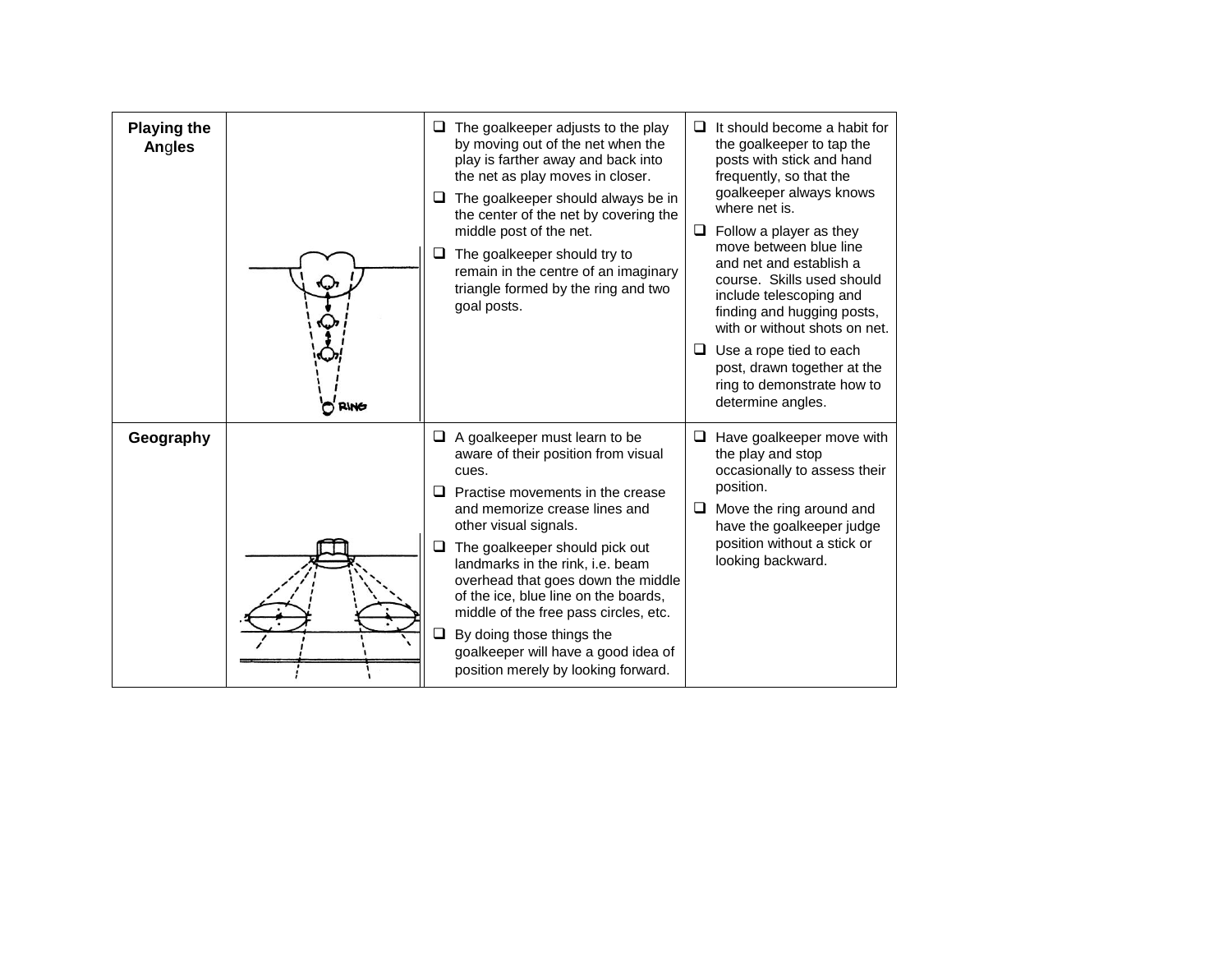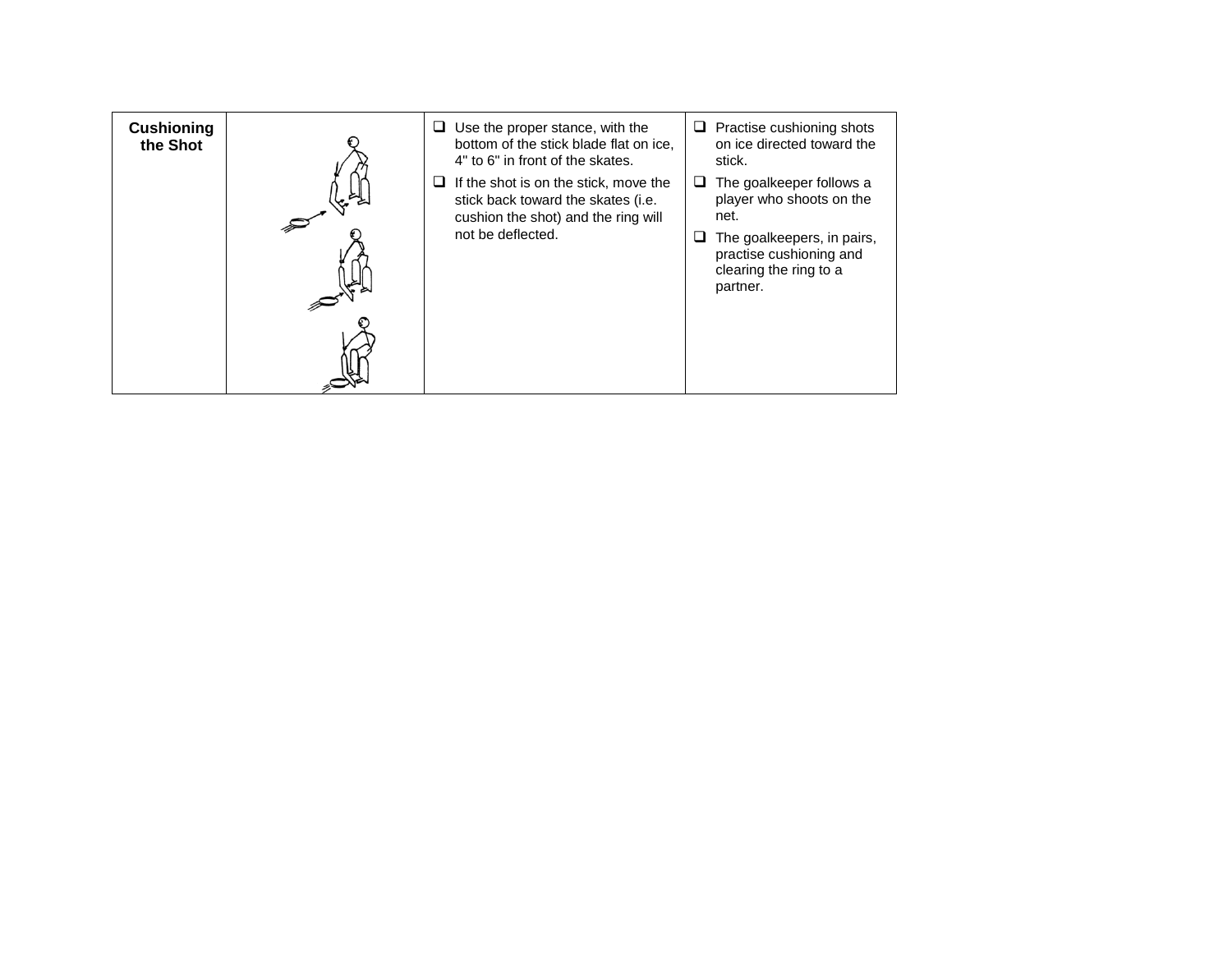| <b>Skill</b>                      | <b>Illustration</b> | <b>Practice Drills</b><br><b>Concepts and Hints</b>                                                                                       |  |
|-----------------------------------|---------------------|-------------------------------------------------------------------------------------------------------------------------------------------|--|
| <b>Deflecting</b><br><b>Shots</b> |                     | $\Box$ Take low shots about two<br>Use the proper stance with the stick<br>always on the ice.<br>feet to either side of the               |  |
|                                   |                     | goalkeeper.<br>Make sure players keep their eye<br>⊔<br>on the ring.                                                                      |  |
|                                   |                     | As the shot is received, the stick is<br>turned and the ring is deflected<br>towards the corner.                                          |  |
|                                   |                     | Movements must be well<br>coordinated.                                                                                                    |  |
|                                   |                     | Return immediately to the proper<br>stance.                                                                                               |  |
|                                   |                     | Deflecting the ring is a second<br>choice. The goalkeeper should try<br>to cushion the shot to gain control of<br>the ring in the crease. |  |
|                                   |                     | If control cannot be attained, the<br>goalkeeper is advised to deflect it to<br>either corner.                                            |  |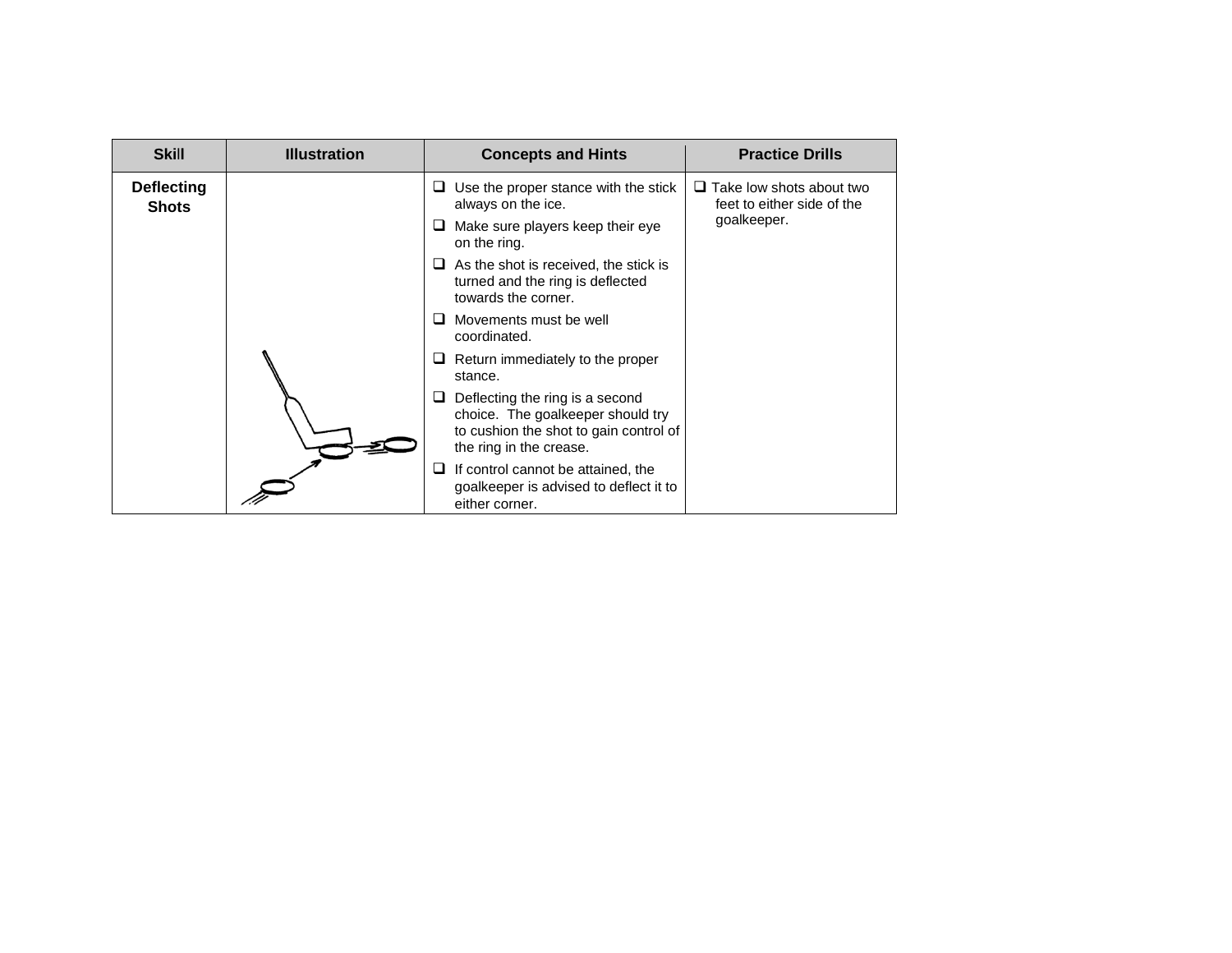| <b>Forehand</b><br>and<br><b>Backhand</b><br><b>Passes</b> | <b>BLOCKER</b><br>GLOVE<br>HAND | <b>Forehand</b><br>The blocker hand slides up to the<br>u.<br>butt end of the stick, and the glove<br>hand holds stick at the top of the<br>shank.<br>Weight is put on the stick, and the<br>u<br>pass is made with a sweeping<br>action across the front of the body.<br>The head faces the target and the<br>u<br>follow through action completes the<br>pass with the stick pointing at the<br>target. | Pass a ring to a target.<br>Move the target farther<br>away to increase distance<br>and accuracy as the drill<br>continues.<br>Stop and take possession of<br>⊔<br>the shot then pass the ring<br>to a player using the stick.<br>Use both stationary and<br>⊔<br>moving targets. |
|------------------------------------------------------------|---------------------------------|-----------------------------------------------------------------------------------------------------------------------------------------------------------------------------------------------------------------------------------------------------------------------------------------------------------------------------------------------------------------------------------------------------------|-----------------------------------------------------------------------------------------------------------------------------------------------------------------------------------------------------------------------------------------------------------------------------------|
|                                                            |                                 | <b>Backhand</b><br>This is executed in the same<br>⊔<br>manner as the forehand pass,<br>except it is a backhand motion<br>across the body.<br>The pass should not be attempted<br>⊔<br>with "slap shot" action.<br>Transfer the weight from the back<br>u<br>foot to the front passing foot. Step<br>into the pass for more power.                                                                        |                                                                                                                                                                                                                                                                                   |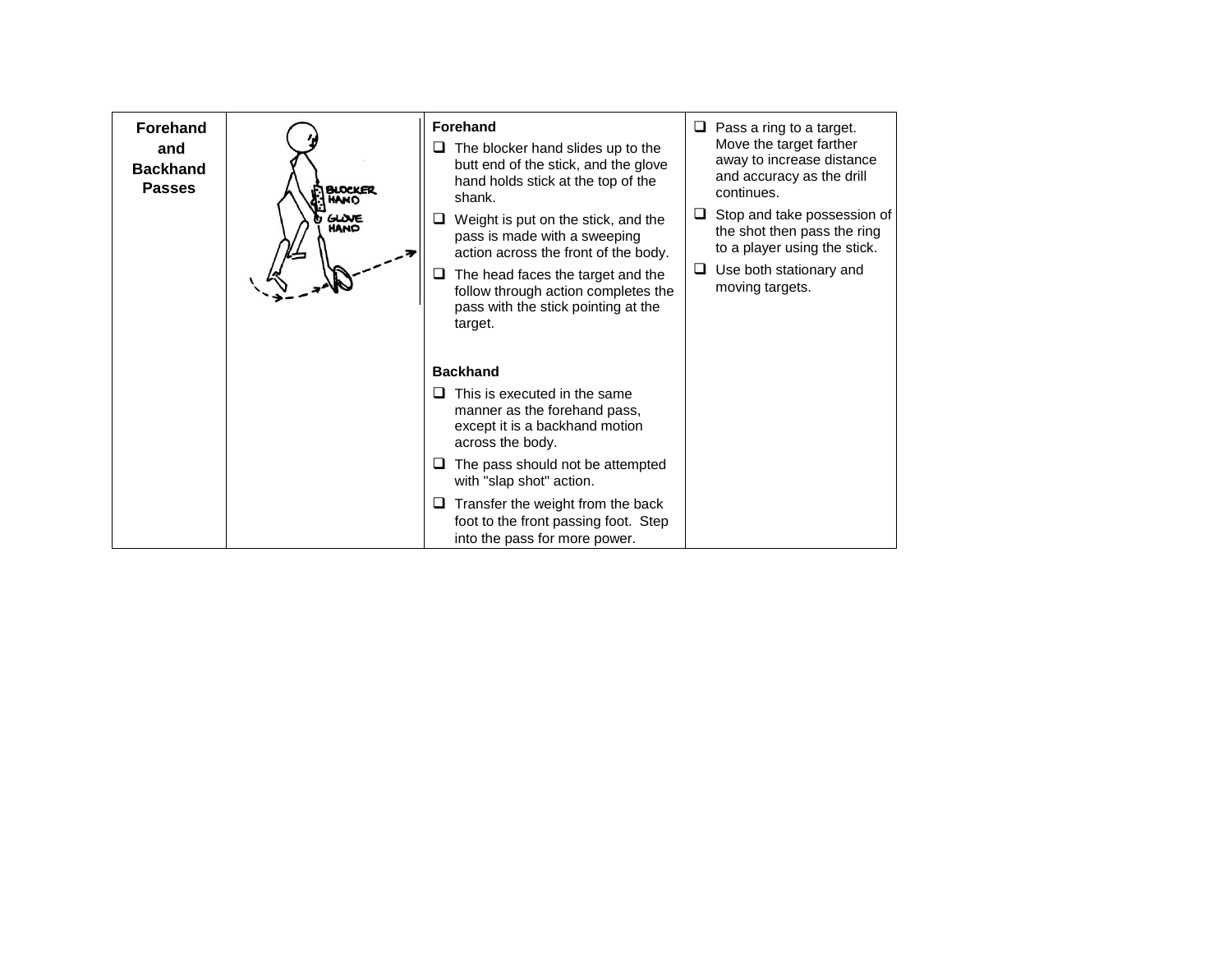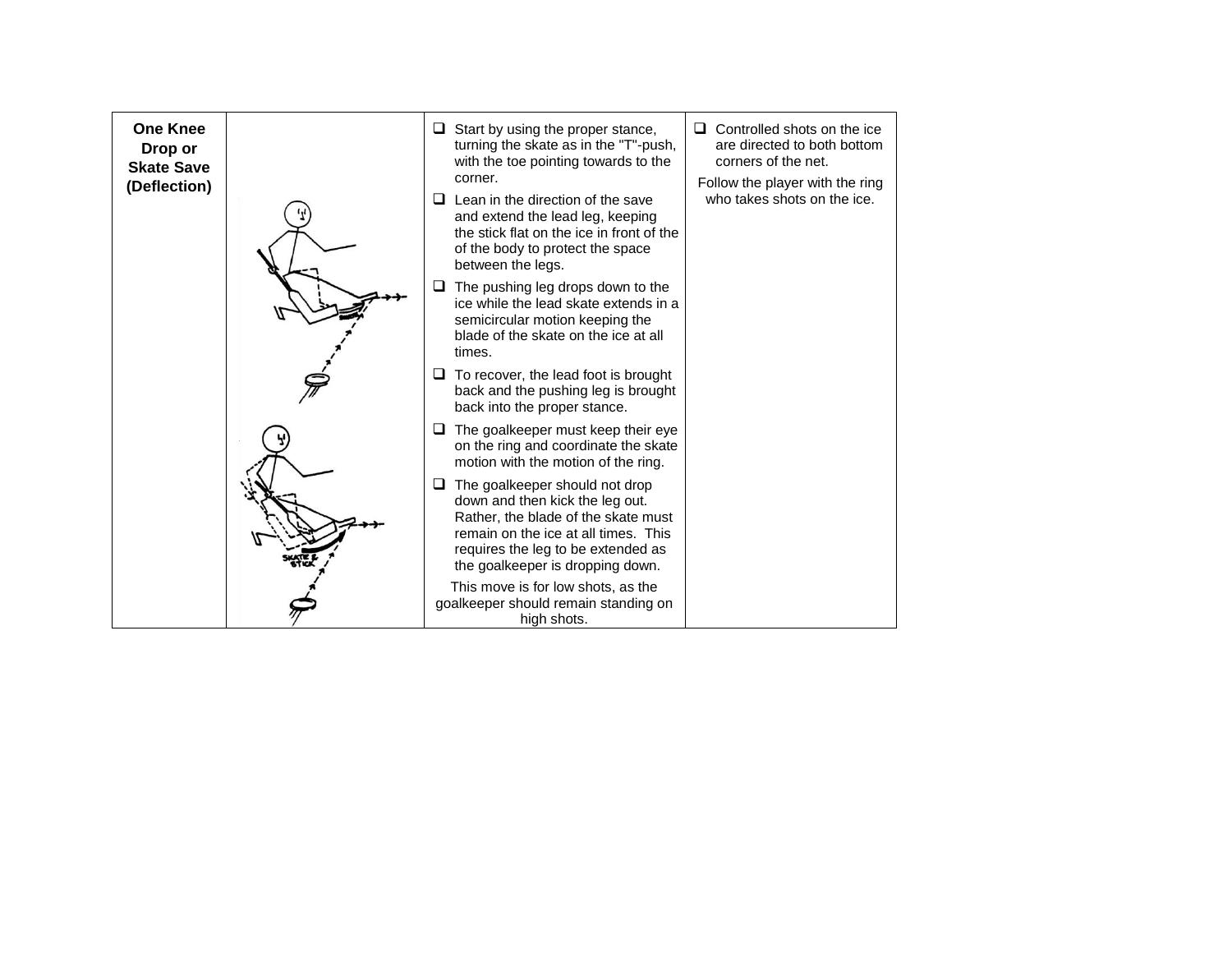| <b>Butterfly</b><br><b>Drop</b> | Using the proper stance, the knees<br>❏<br>come together and the feet slide out<br>to the sides while dropping to the<br>knees.<br>Pads lie flush on the ice angled<br>❏<br>toward the corners, with the stick<br>flat on the ice covering the space<br>between the pads.<br>The upper body remains upright,<br>with the hand held out to the side.<br>Recovery is made by bringing one<br>ч<br>leg under the body, standing, and<br>assuming proper stance.<br>This move is good for screen shots<br>u<br>as the goalkeeper is low to see<br>through, or around, the screen. | Shots are taken with a<br>◻<br>screening player in front of<br>the goalkeeper.<br>Follow a player who has the<br>⊔<br>ring and takes low shots.<br>Other drills include: up and<br>⊔<br>down in the butterfly<br>position to practice speed,<br>endurance, keeping the<br>stick on ice, recovery, etc.<br>(do not repeat too often as<br>this is a very tiring drill |
|---------------------------------|-------------------------------------------------------------------------------------------------------------------------------------------------------------------------------------------------------------------------------------------------------------------------------------------------------------------------------------------------------------------------------------------------------------------------------------------------------------------------------------------------------------------------------------------------------------------------------|----------------------------------------------------------------------------------------------------------------------------------------------------------------------------------------------------------------------------------------------------------------------------------------------------------------------------------------------------------------------|
|                                 |                                                                                                                                                                                                                                                                                                                                                                                                                                                                                                                                                                               |                                                                                                                                                                                                                                                                                                                                                                      |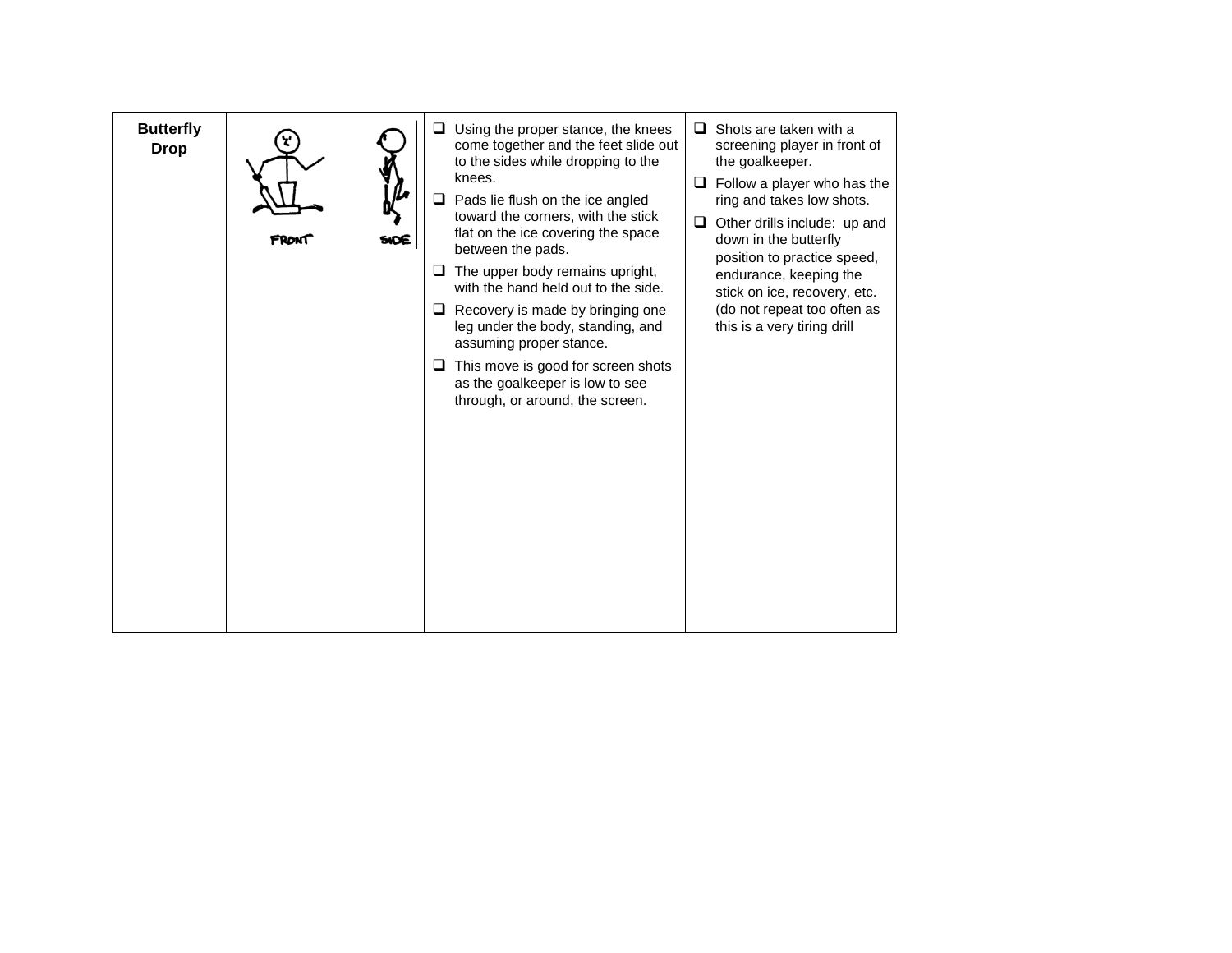Goalie Play and Rules

### Crease and the net

The goal crease is a zone in front of the goal mouth where only goalies are permitted. If an opposing player goes into the crease while carrying the ring, play is stopped, and the goalie receives the ring for a goalie ring.

Crease Areas Goal Crease Area • 5.08 cm (2 in.) painted blue in a 2.44 m (8 ft.) semi-circle in diagram below.

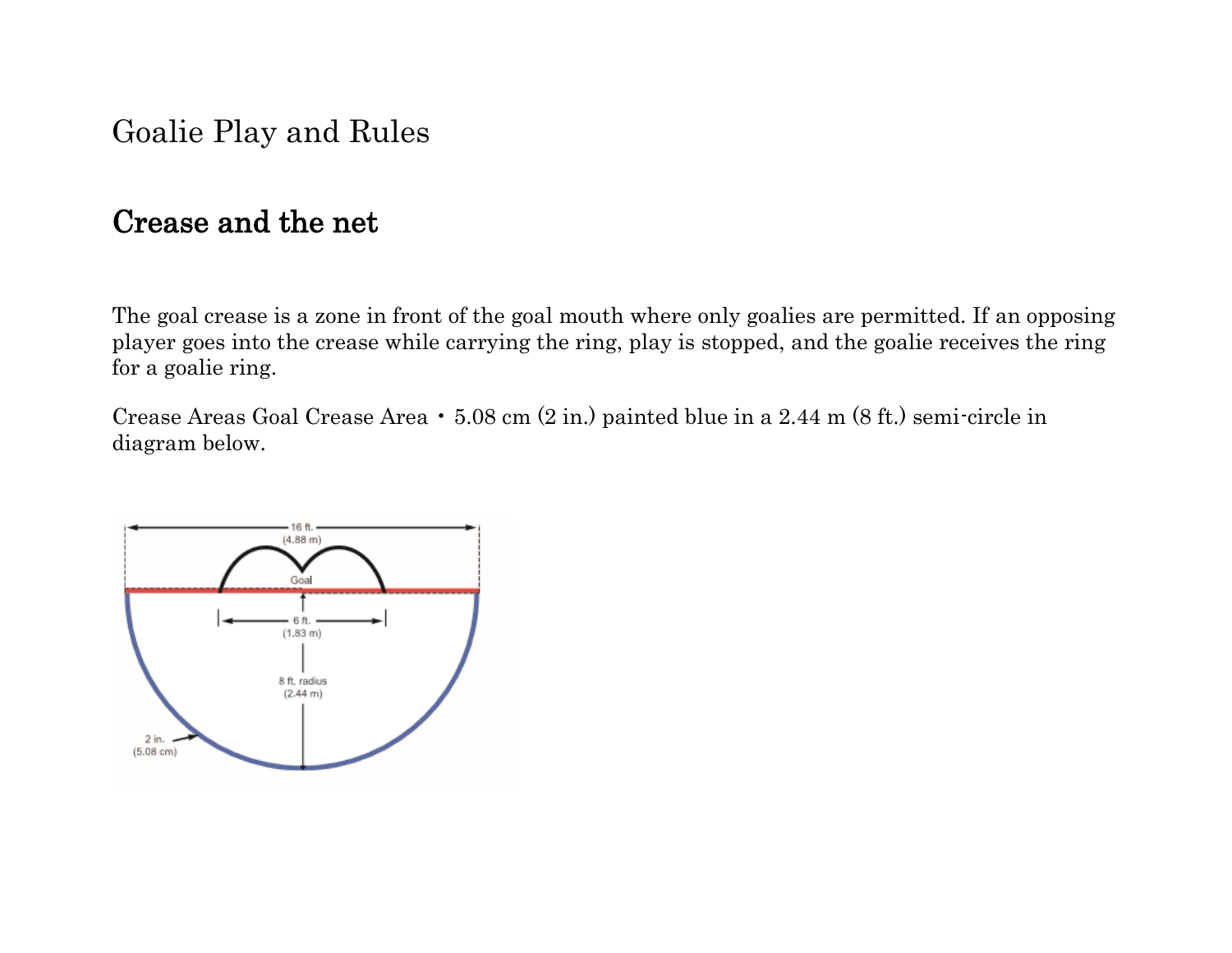The goalkeeper, or the acting goalkeeper (AGK) during goalkeeper substitution, is the only player permitted in the goal crease in their team's defending zone. No other player may contact or control the ring unless it is entirely outside the goal crease.

If a defensive team member enters the crease, she/he cannot touch the ring for five seconds, or possession of the ring is given to the other team. When this happens the defending team still defends, only without being able to touch the ring.

When the ring enters the crease, it is called a "goalie ring". The goaltender has five seconds to throw, push or pass with the ring to another player. The goalie can pass the ring to a teammate beyond the blue line using the stick. If the goalie passes it beyond the blue line by hand, the team must wait five seconds before touching the ring. If the goalie does not pass it within five seconds, the ring is awarded to the other team for a free pass from one of the free play circles. The goalie may use the stick to touch the ring outside the crease and can also pass it through the crease but may not pull the ring into the crease. This results in a whistle with a loss of possession and a penalty if the goalie has already been warned.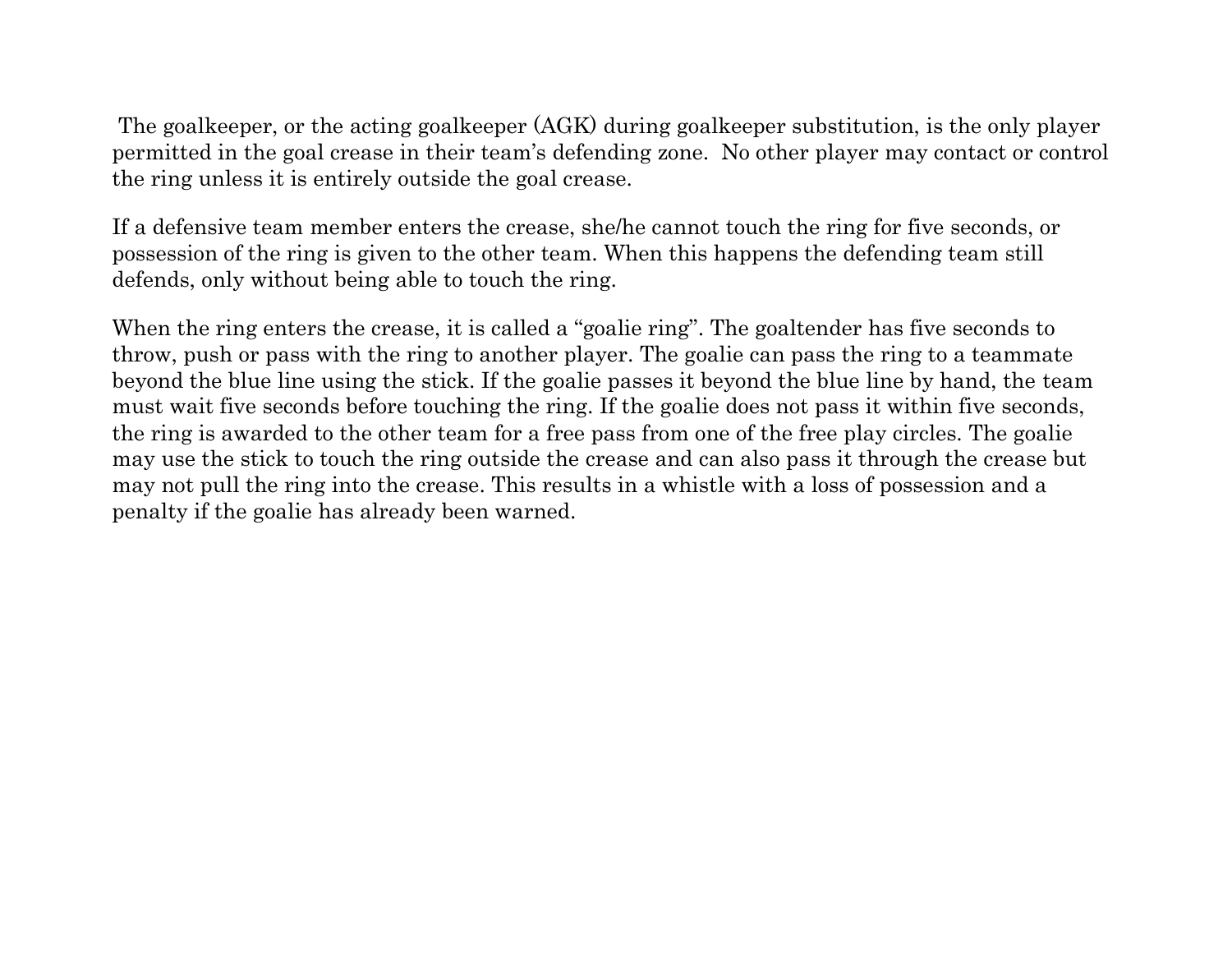

For the U12 and younger age divisions, the goal nets shall be completely free moving. For the U14 and older age divisions, the goal nets may be either free moving or stabilized by the use of magnetic anchors or a similar system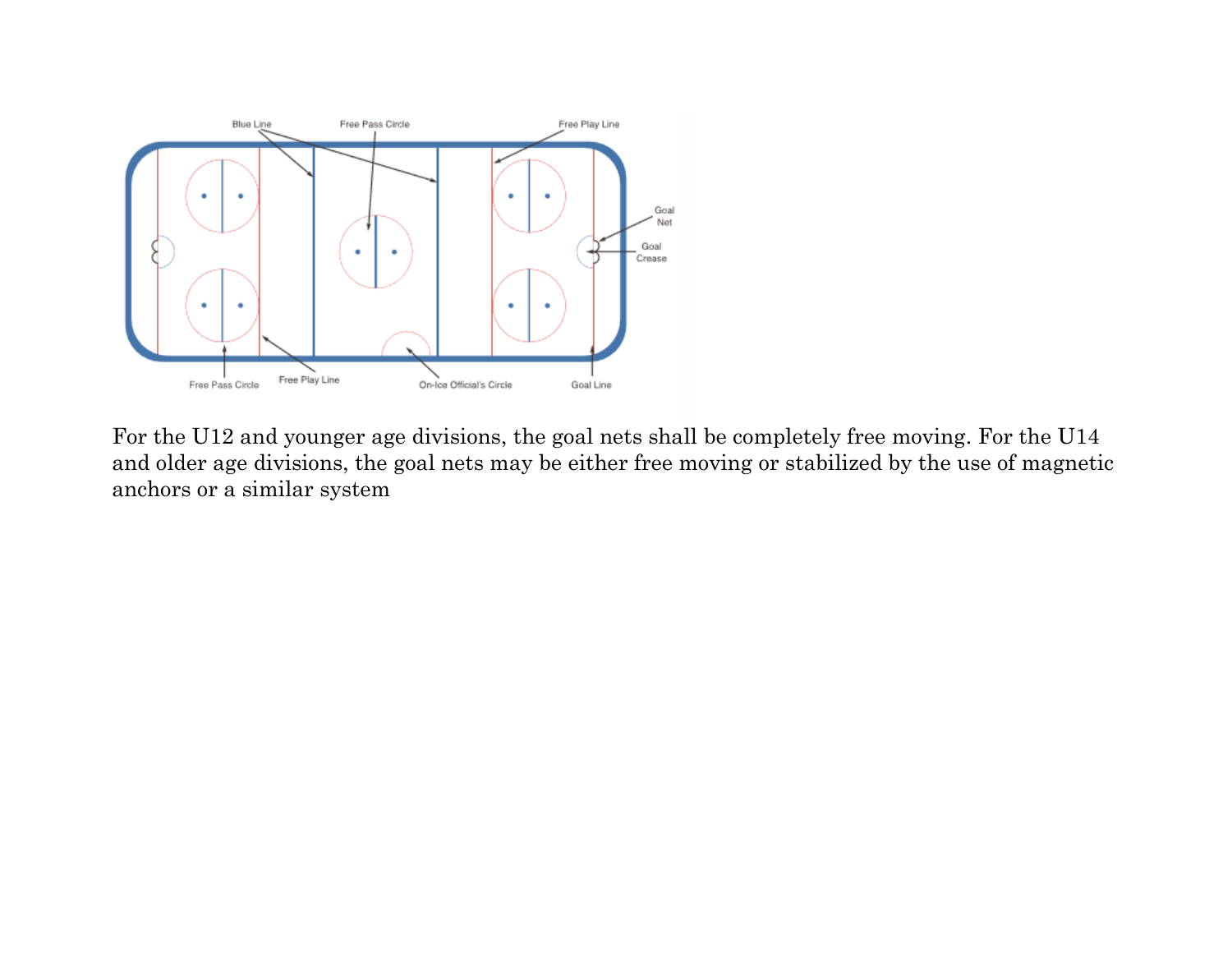## The Game

# Definitions

Acting Goalkeeper (AGK): The AGK is the skater acting in the position of goalkeeper during goalkeeper substitution.

Goalkeeper Ring: A goalkeeper ring is the awarding of the ring to the defending goalkeeper in lieu of a defending zone free pass.

Goalkeeper Substitution: Goalkeeper substitution is the replacement on the ice of the goalkeeper by a skater.

Shot on Goal: A shot on goal is taken when the team in possession of the ring legally propels the ring toward the other team's goal and:

a) the ring enters the net.

- b) the ring contacts a goal post or the cross bar.
- c) the ring contacts the goalkeeper or AGK within the goal crease.

d) the ring contacts the goalkeeper outside the goal crease and that contact prevents the ring from entering the net.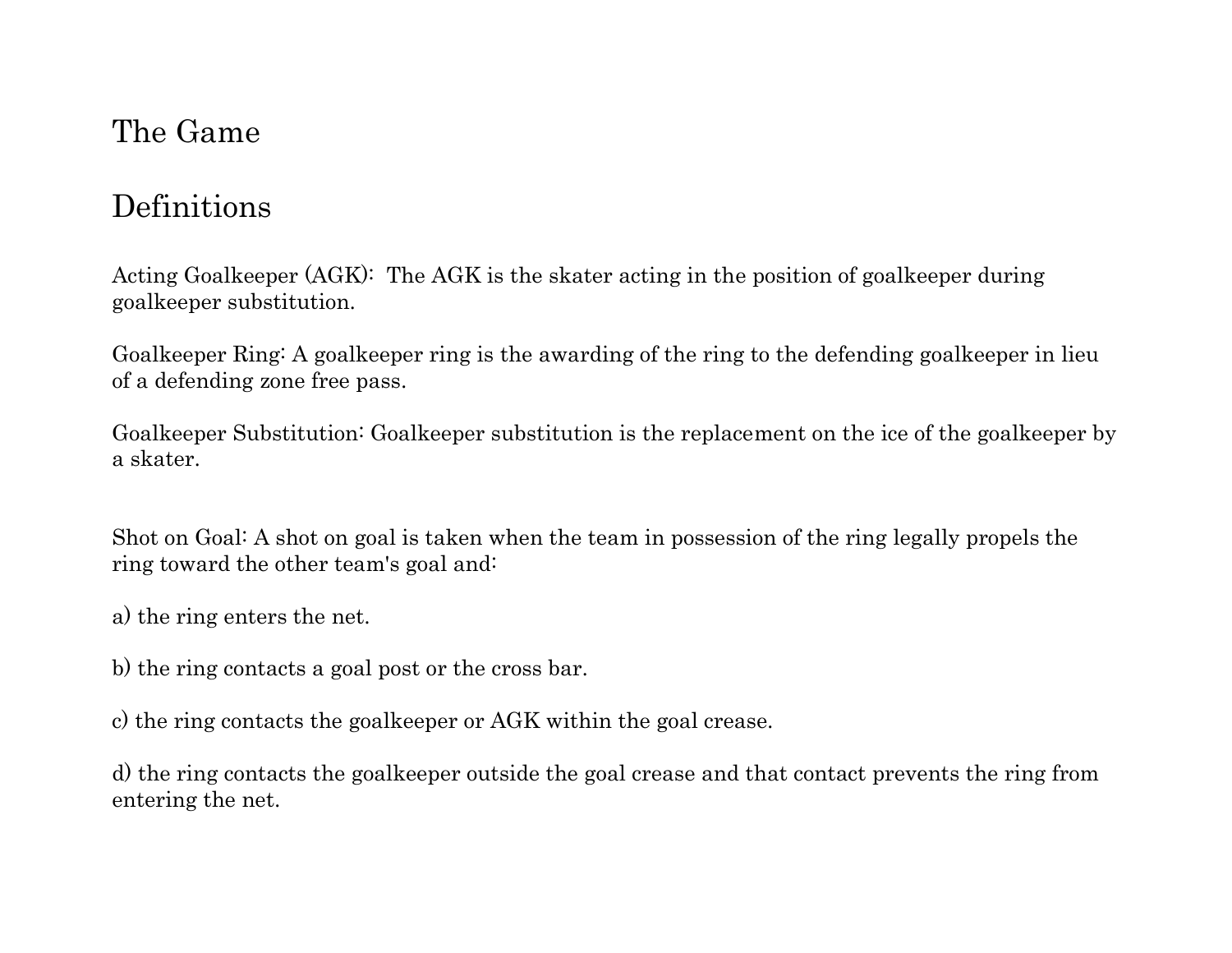## The Play

Shot Clock (an Overview)

A Shot clock is introduced at u10 level of play.

The shot clock is set to 30 seconds at the beginning of each period.

The shot clock counts down only when the game clock counts down. The shot clock starts when play is started and stopped when play is stopped.

The shot clock is reset to 30 seconds when:

(1) the team in possession of the ring takes a shot on goal.

(2) control of the ring changes from one team to the other team.

(3) a delayed penalty is signaled. If additional delayed penalties are signaled before play is stopped, the shot clock shall not be reset again.

(4) a penalty causes the non-penalized team to commit a violation and play is stopped as a result.

(5) a player on the team not in control of the ring commits a violation, and play is stopped as a result.

(6) a player on the team not in possession of the ring is injured, and play is stopped as a result.

When the shot clock reaches zero seconds, an audible signal will sound: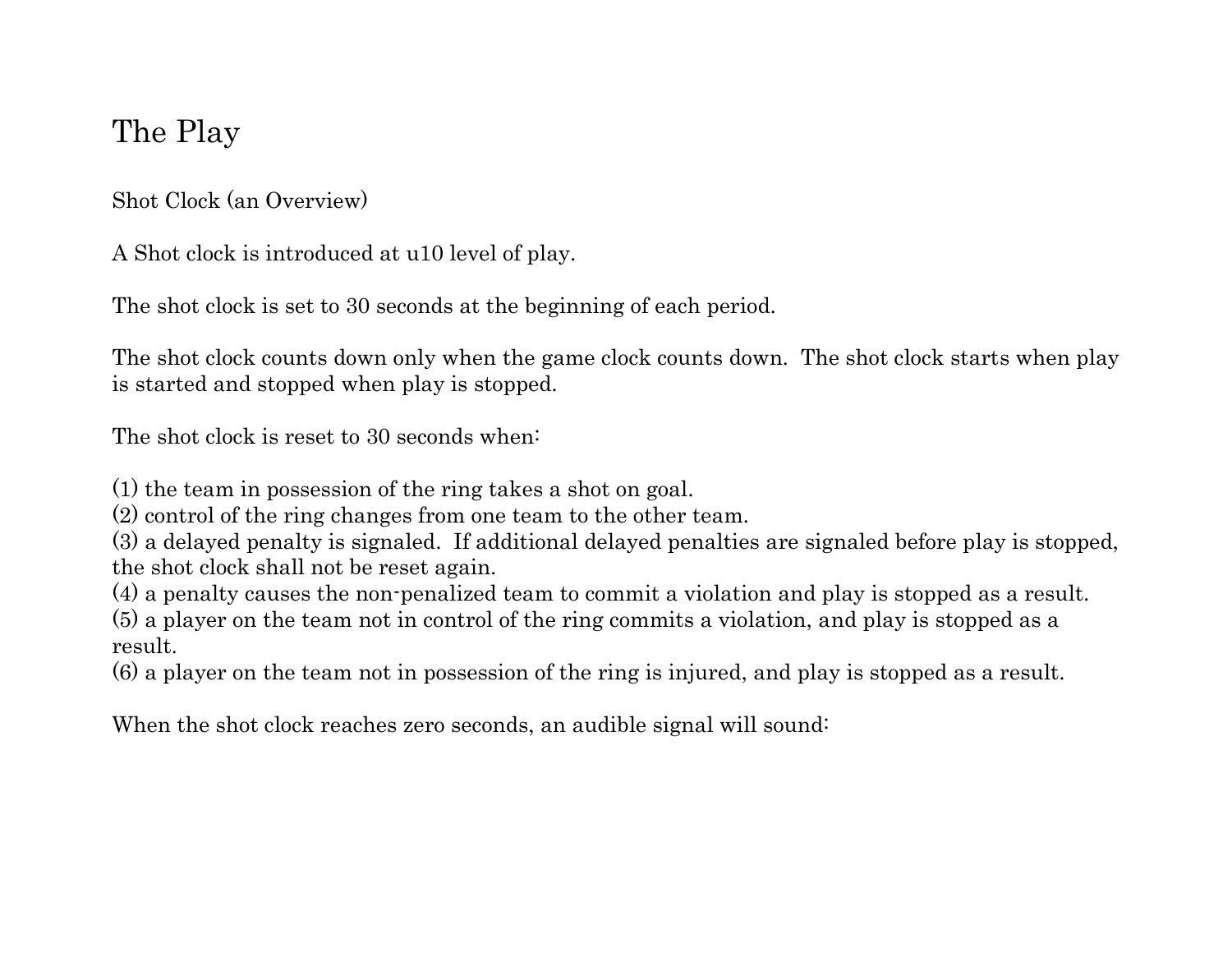#### Goalkeeper Play

- 1. Snow may not be piled on, around, or in the goal crease with the intention of forming a barrier to help keep the ring out of the goal area. Roughing up the ice is permissible.
- 2. Goalkeepers may become involved in the play only in their team's defending zone.
- 3. Goalkeeper's stick may not be put on top of the ring or into its center, except in the act of making a save.
- 4. When the ring is inside or contacting the goal crease, the goalkeeper:
- a) Must put the ring into play entirely outside the goal crease within five seconds.
- b) May, if the goalkeeper is inside the goal crease, throw the ring into play in the defending zone. The ring may not be thrown across the goalkeeper's defending blue line. If the ring is thrown and it contacts the blue line, play continues unless a teammate carries the ring directly into the center zone.
- c) May step outside of the goal crease in the act of throwing the ring into play, but must have at least one skate on or inside the goal crease when the ring is released.
- 5. When the ring is entirely outside the goal crease, the goalkeeper:
- a) May not move the ring into the goal crease or onto the goal crease line.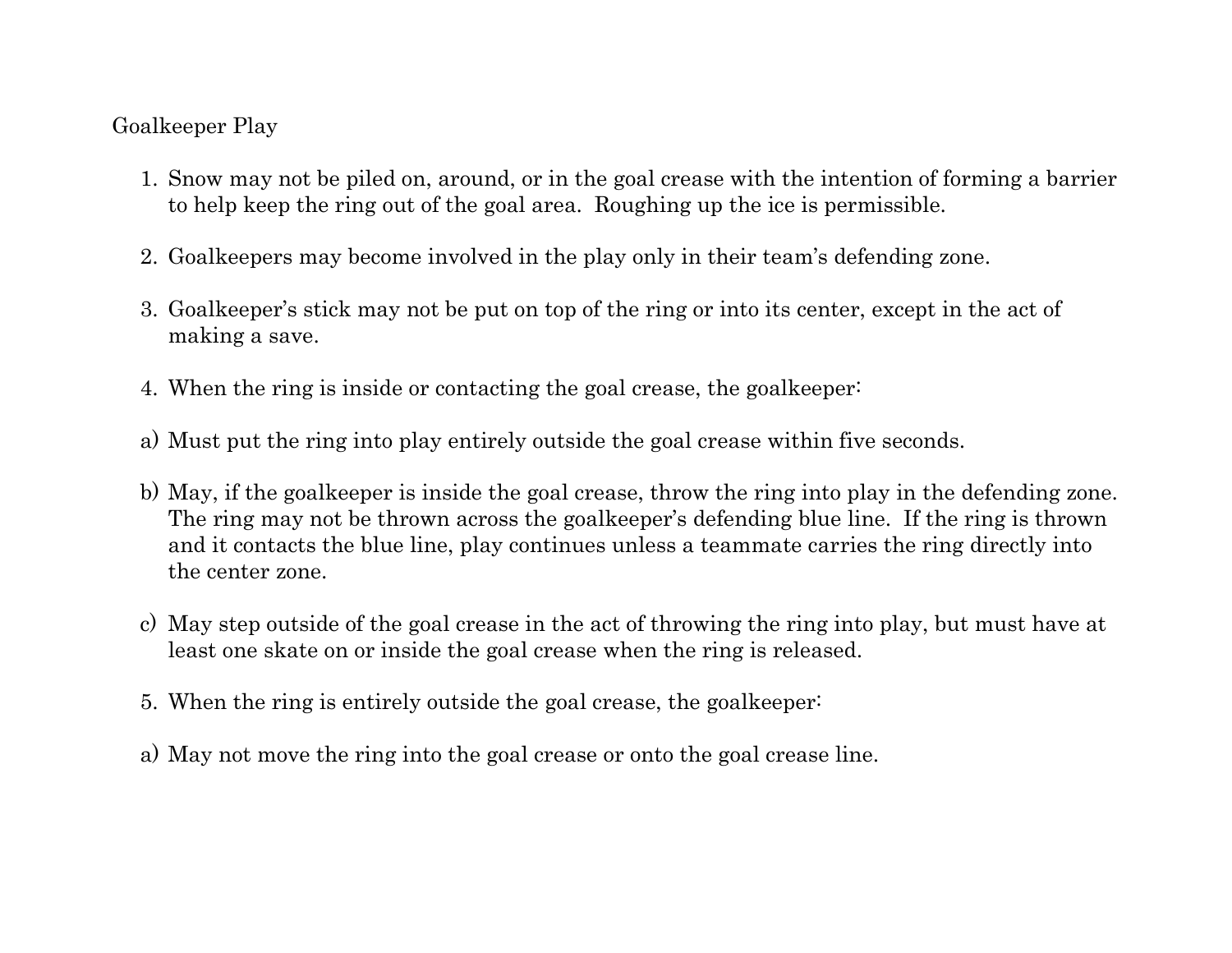- b) May pass the ring through the goal crease, provided that the goalkeeper does not contact or control the ring when the ring is inside or contacting the goal crease.
- c) May catch the ring outside the goal crease in the act of making a save, but it must be immediately dropped and played legally. If the ring is thrown or not immediately dropped, a Delay of Game penalty shall be assessed to the goalkeeper for holding the ring out of play.
- 6. During goalkeeper substitution:
- a) If there is no AGK, the first defending team player to enter the goal crease is the AGK.
- b) The AGK may be exchanged. Another defending player may enter the goal crease once the current AGK has entirely left the goal crease.
- c) The ring may not be moved into the goal crease or onto the goal crease line by the AGK or by a player outside the goal crease who immediately becomes the AGK.
- d) The ring is inside or contacting the goal crease, the ring must be put into play entirely outside the goal crease within 5 seconds. The AGK may only put the ring into play in the defending zone, no matter what method is used to move the ring. After putting the ring into play outside the goal crease, that player may not contact or control the ring before the ring is contacted or controlled by another player.